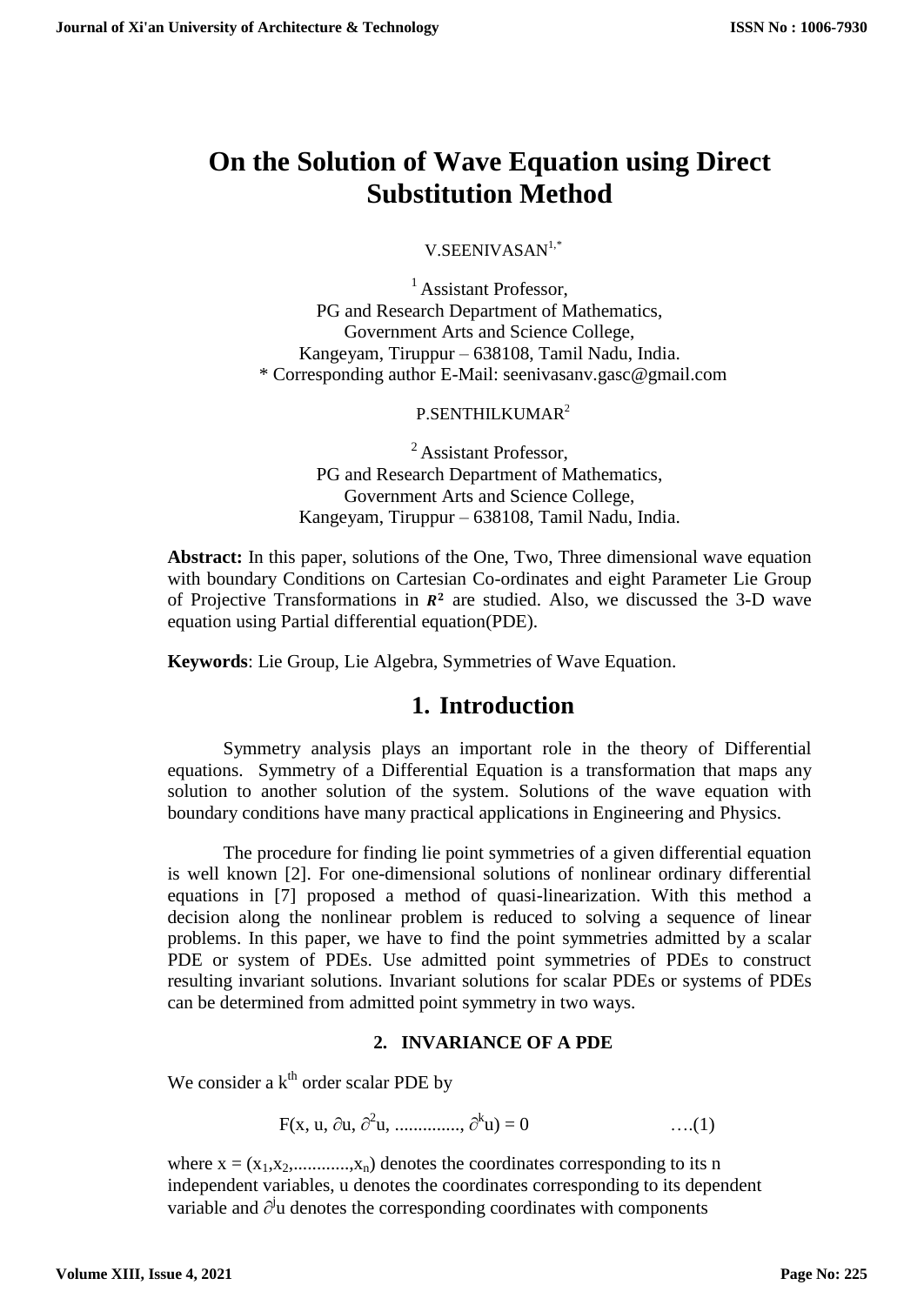$\partial^j u / \partial x_{i_1} \partial x_{i_2} ..... \partial x_{i_j} = u_{i_1, i_2, ..., i_j}$ 

 $i_j = 1, 2, \dots, n$ , for  $j = 1, 2, \dots, k$ , corresponding to all  $j<sup>th</sup>$  order partial derivatives of u with respect to x.

### **2.1.ONE PARAMETER LIE GROUP**

The one-parameter Lie group of point transformation

$$
x^* = X(x, u; \xi) \tag{2}
$$

$$
u^* = U(x, u; \xi) \tag{3}
$$

leaves invariant the PDE (1) i.e is a point symmetry admitted by PDE (1), if and only if its  $k^{\text{th}}$  extension, defined by

$$
x^* = X(x, u; \xi)
$$
\n
$$
u^* = U(x, u; \xi)
$$
\n
$$
\partial u^* = \partial U(x, u, \partial u; \xi)
$$
\n
$$
\vdots
$$
\n
$$
\partial^k u^* = \partial^k U(x, u, \partial u, \dots, \partial^k u; \xi)
$$
\nand\n
$$
\begin{bmatrix}\nu_1^* \\
u_2^* \\
\vdots \\
u_n^*\n\end{bmatrix}\n\begin{bmatrix}\nU_1 \\
U_2 \\
\vdots \\
U_n\n\end{bmatrix}\n= A^{-1}\n\begin{bmatrix}\nD_1 U \\
D_2 U \\
\vdots \\
D_n U\n\end{bmatrix}
$$
\n
$$
\begin{bmatrix}\nu^*_{i_1 i_2, \dots, i_{k-1}} 1 \\
u^*_{i_1 i_2, \dots, i_{k-1}} 2 \\
\vdots \\
u^*_{i_1 i_2, \dots, i_{k-1}} 1\n\end{bmatrix}\n\begin{bmatrix}\nU_{i_1 i_2, \dots, i_{k-1}} \\
U_{i_1 i_2, \dots, i_{k-1}} 2 \\
\vdots \\
U_{i_1 i_2, \dots, i_{k-1}} 1\n\end{bmatrix}\n= A^{-1}\n\begin{bmatrix}\nD_1 U_{i_1 i_2, \dots, i_{k-1}} \\
D_2 U_{i_1 i_2, \dots, i_{k-1}} \\
\vdots \\
D_n U_{i_1 i_2, \dots, i_{k-1}} 1\n\end{bmatrix}
$$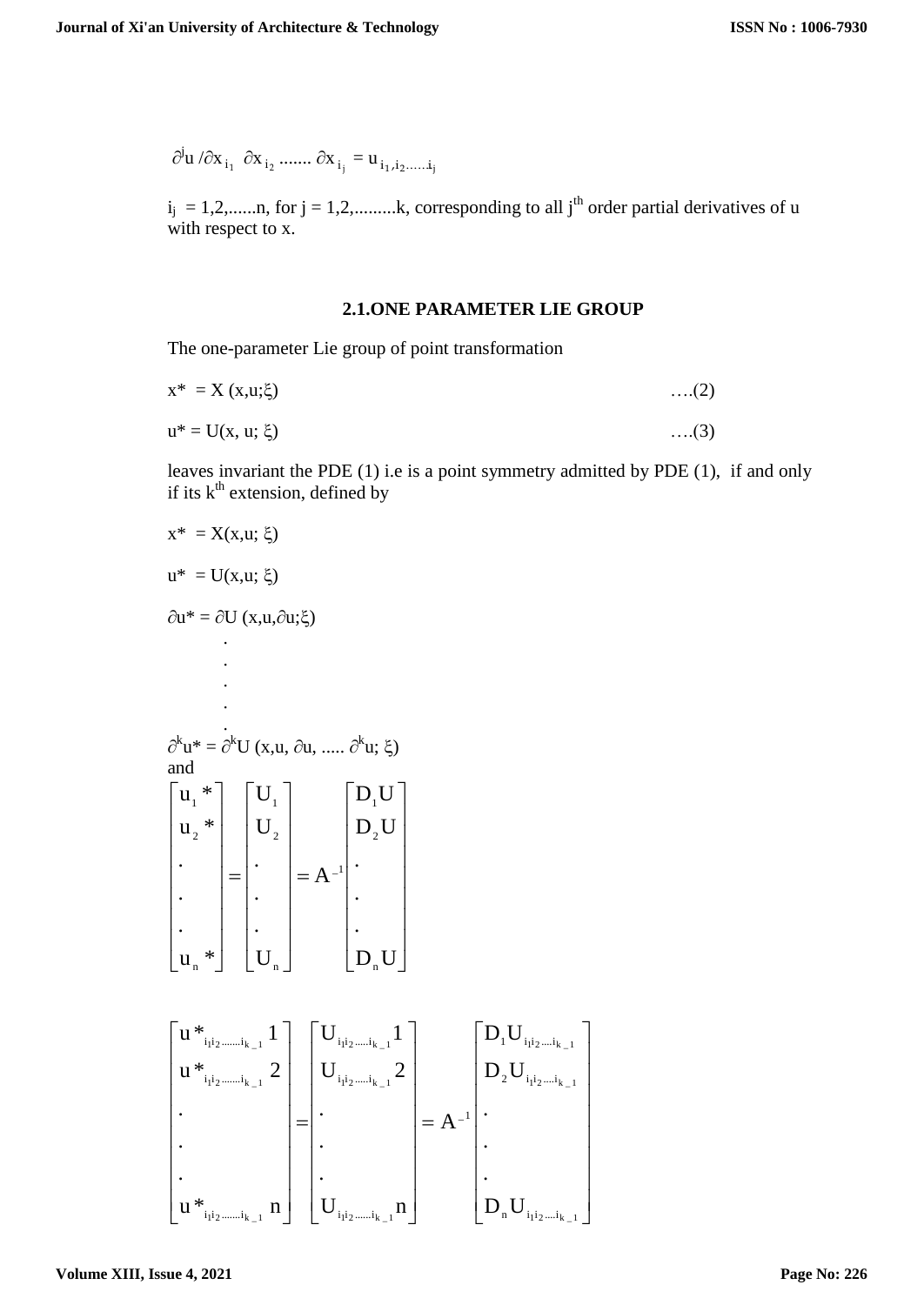leaves invariant the surface (1).

#### **2.2. INFINITESIMAL CRITERION FOR THE INVARIANCE OF A PDE**

Let 
$$
X = \xi_i(x, u) \frac{\partial}{\partial x_i} + \eta(x, u) \frac{\partial}{\partial u}
$$
 ....(4)

be the infinitesimal generator of the Lie group of point transformations.

$$
x^* = X(x, u; \xi);
$$
  
\n
$$
u^* = U(x, u; \xi);
$$
...(5)  
\nLet  
\n
$$
X^{(k)} = \xi_i(x, u) \frac{\partial}{\partial x_i} + \eta(x, u) \frac{\partial}{\partial u} + \eta_i^{(1)}(x, u, \partial u) \frac{\partial}{\partial u_i}
$$

+
$$
+\dots+\eta_{i_1i_2\dots i_k}^{(k)}(x,u,\partial u,\partial^2 u,\dots\dots\partial^k u)\frac{\partial}{\partial u_{i_1i_2\dots i_k}}\qquad \dots(6).
$$

i

be the  $k<sup>th</sup>$  extended infinitesimal generator of (4),

i

where 
$$
\eta_i^{(1)}
$$
 is given by  
\n
$$
\eta_i^{(1)} = D_i \eta - (D_i \xi_j) u_j, \quad i = 1, 2, \dots, n
$$
\n
$$
\dots (7)
$$
\nand\n
$$
\eta_{i_1 i_2 \dots i_k}^{(k)} = D_{i_k} \eta_{i_1 i_2 \dots i_{k-1}}^{(k)} - (D_{i_k} \xi_j) u_{i_1 i_2 \dots i_{k-1}}^{j}
$$
\n
$$
i_{1 = 1, 2} \dots \dots \dots n \text{ for } l = 1, 2, \dots \dots \dots k \text{ with } k \ge 2
$$
\n
$$
i_j = 1, 2, \dots \dots n \text{ for } j = 1, 2, \dots \dots k
$$

in terms of

$$
\xi(x, u) = (\xi_1(x, u), \xi_2(x, u), \dots, \xi_n(x, u)), \eta(x, u)
$$

Then the one-parameter lie group of point transformation (2) is admitted by PDE (1) i-e, is a point symmetry of PDE (1) if and only if

 $X^{(k)}$  (F(x,u, $\partial u, \partial^2 u, \dots \partial^k u$ )) = 0 when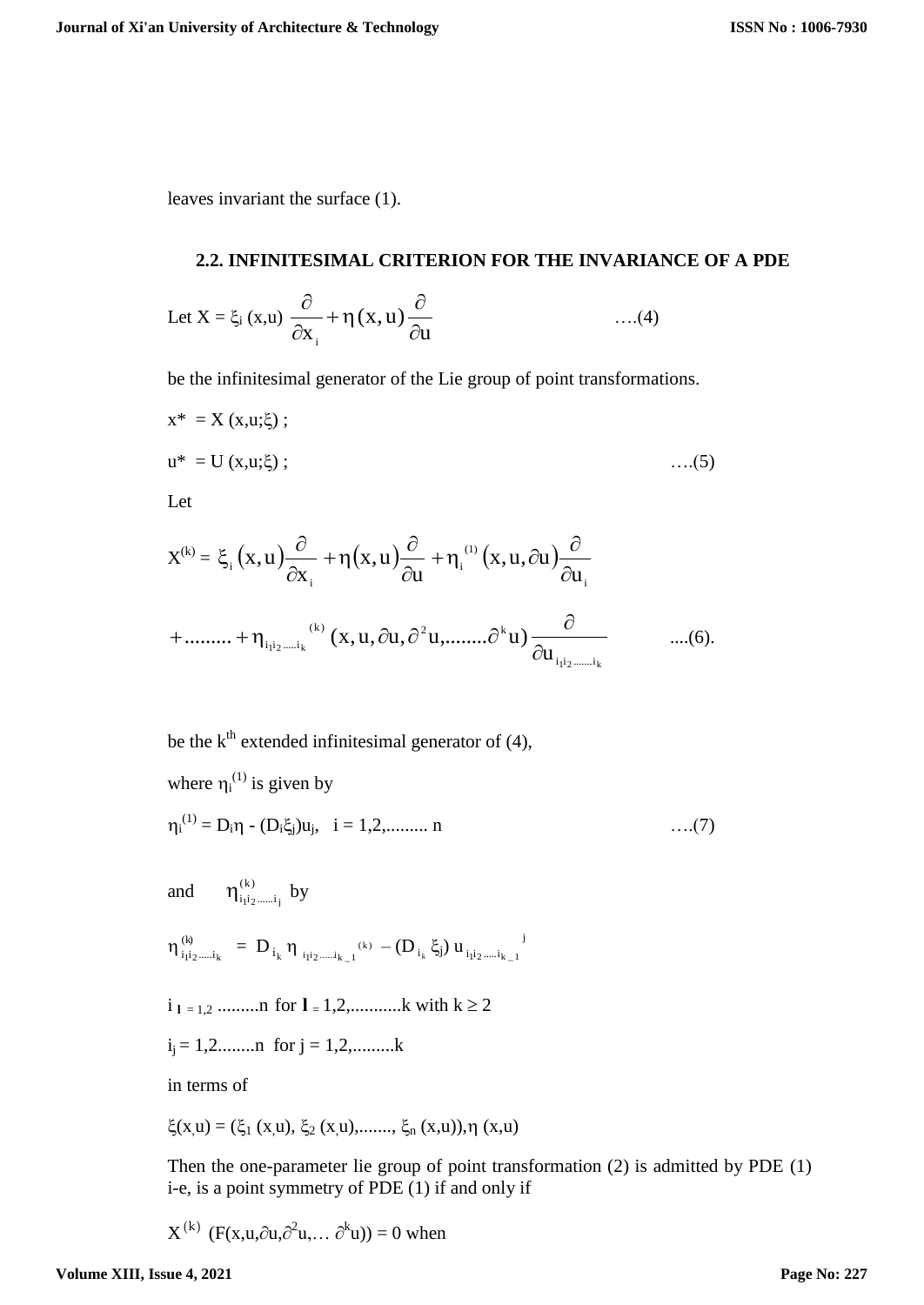$$
F(x, u, \partial u, \partial^2 u, \dots \partial^k u) = 0 \qquad \dots (8)
$$

# **2.3.DETERMINING EQUATIONS FOR SYMMETRIES OF A Kth – ORDER PDE**

Consider a k<sup>th</sup> – order PDE (k≥2,  $\ell \leq k$ )

$$
\mathbf{u}_{i_1i_2\ldots i_l} = f(x, u, \partial u, \partial^2 u, \ldots \partial^k u)
$$
\n(9)

where  $f(x, u, \partial u, \partial^2 u, ..., \partial^k u)$  does not depend explicitly on  $u_{i_1 i_2 \dots i_l}$ . The PDE (9) admits the one-parameter Lie group of point transformations with the infinitesimal generator.

$$
X = \xi_i(x, u) \frac{\partial}{\partial x_i} + \eta(x, u) \frac{\partial}{\partial u}
$$
 (10)

and with its  $k^{th}$  extension given by (6), if and only if  $\zeta(x,u)$  and n (x,u) satisfy the symmetry determining equation

$$
\eta_{_{i_1i_2,\ldots,i_l}}^{(l)}=\xi_j\left(\frac{\partial f}{\partial x_{_j}}+\eta\frac{\partial f}{\partial u}+\eta_{_j}^{(\ell)}\frac{\partial f}{\partial u_{_j}}+\ldots\ldots+\eta_{_{j_1j_2,\ldots,j_k}}^{(k)}\frac{\partial f}{\partial u_{_{j_1j_2,\ldots,j_k}}}
$$

when u satisfies  $(9)$ .  $(11)$ 

It is easy to show that

(i) (p)  $\eta_{j_1j_2,\dots,j_p}^{(p)}$  is linear in the components of the coordinates  $\partial^p u$  if  $p \ge 2$ ; and

(ii) (p)  $\eta_{j_1 j_2 \dots j_p}^{(p)}$  is a polynomial in the components of the coordinates

 $\partial u$ ,  $\partial^2 u$ , ....  $\partial^p u$  with coefficients that are linear homogeneous in  $\xi(x,u)$ ,  $\eta(x, u)$  and their derivatives with respect to x and u to order p.

From (i) and (ii), it follows that if  $f(x, u, \partial u, \partial^2 u, ..., \partial^k u)$  is a polynomial in the components of  $\partial u$ ,  $\partial^2 u$ , ......  $\partial^k u$ , then the symmetry determining equation (11) is a polynomial equation in the components of  $\partial u$ ,  $\partial^2 u$ , .....  $\partial^k u$  with coefficients that are linear homogeneous in  $\zeta(x, u)$ ,  $\eta(x, u)$  and their derivatives to order k.

When PDE (9) is not a polynomial equation in the components of  $\partial u$ ,  $\partial^2 u$ ,.....  $\partial^k u$ , one can still split the symmetry determining equation  $(1.43)$  into a system of linear homogeneous PDEs for  $\xi(x,u)$  and  $\eta(x,u)$  by using the independence of the components of  $\partial u$ ,  $\partial^2 u$ ,.....  $\partial^k u$  after substitution for the component  $u_{i_1 i_2 \dots i_l}$ . Typically, the resulting set of determining equations will be an over determined system for  $\xi(x,u)$  and  $\eta(x,u)$ .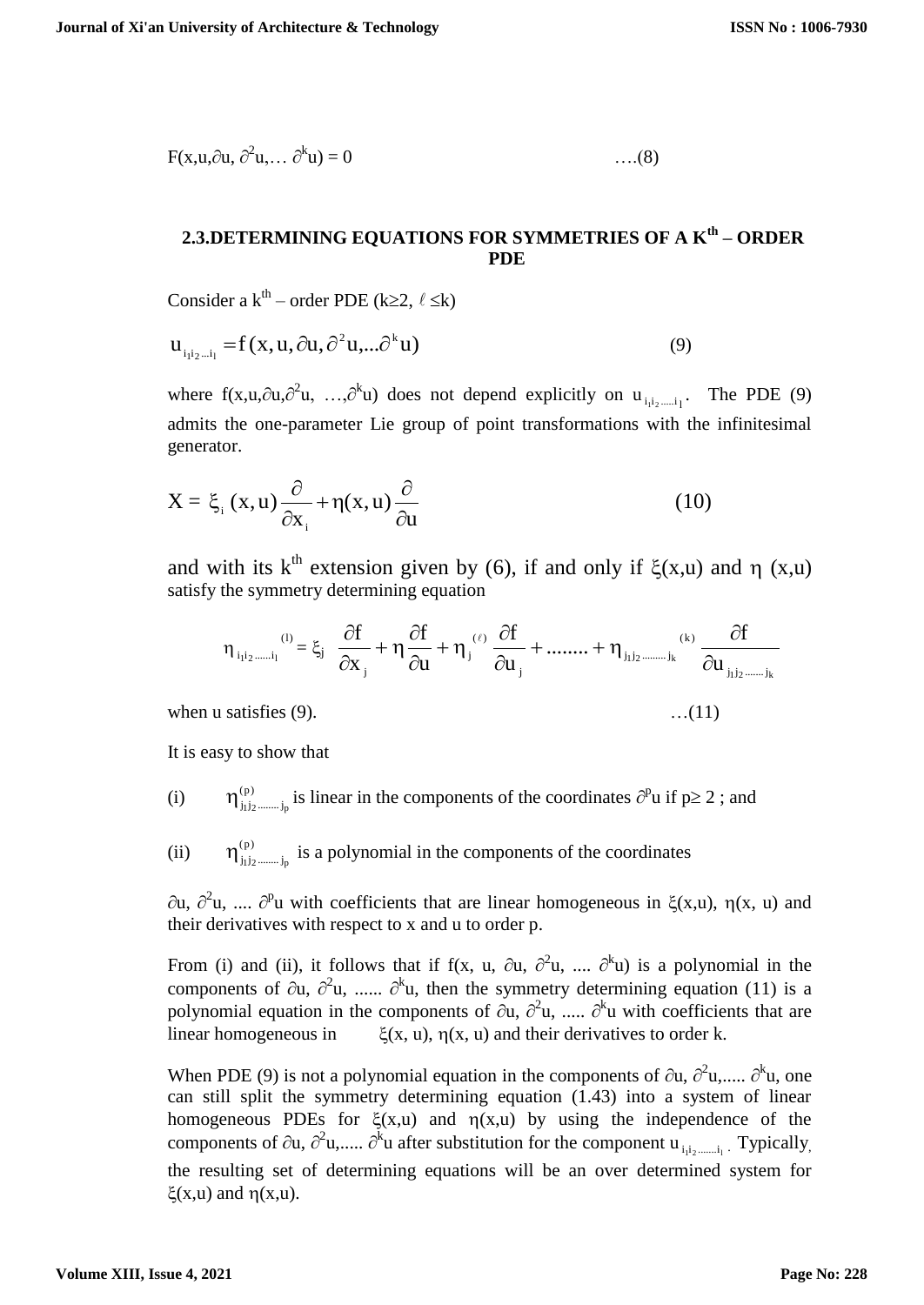When the set of determining equations is over determined, it often happens that its only solution is the trivial solution  $\zeta(x,u) = \eta(x,u) = 0$ .

In this case, the given PDE (9) does not admit point symmetries could still admit contact symmetries, higher - order symmetries or non-local symmetries, which result from considering a more general infinitesimal generator than (10).

When the general solution of the set of determining equations is non-trivial, two cases arise:

If the general solution contains atmost a finite number r of essential arbitrary constants, then it yields an r-parameter Lie group of point transformations admitted by PDE (9).

If the general solution cannot be expressed in terms of a finite number of essential constants, then it yields an infinite parameter Lie group of point transformations admitted by PDE (9).

### **3. EXAMPLES OF LIE ALGEBRAS**

## **3.1. EIGHT PARAMETER LIE GROUP OF PROJECTIVE TRANSFORMATIONS IN R<sup>2</sup>**

Projective transformations in  $\mathbb{R}^2$  map straight lines into straight lines. In particular, they are defined by the eight-parameter Lie group of transformations.

$$
x^* = \frac{(1 + \xi_3)x + \xi_4y + \xi_5}{\xi_1x + \xi_2y + 1}
$$
 ....(12)  

$$
y^* = \frac{\xi_6 x + (1 + \xi_7)y + \xi_8}{\xi_1x + \xi_2y + 1}
$$
 ....(13)

with parameters  $\xi_{\ell}$   $\epsilon$  R,  $\ell$  = 1,2...8.

The infinitesimal generators of the corresponding Lie algebra  $L^8$  are given by,

$$
X_1 = x^2 \frac{\partial}{\partial x} + xy \frac{\partial}{\partial y}
$$
  

$$
X_2 = xy \frac{\partial}{\partial x} + y^2 \frac{\partial}{\partial y}
$$
  

$$
X_3 = x \frac{\partial}{\partial x}
$$
  

$$
X_4 = y \frac{\partial}{\partial x}
$$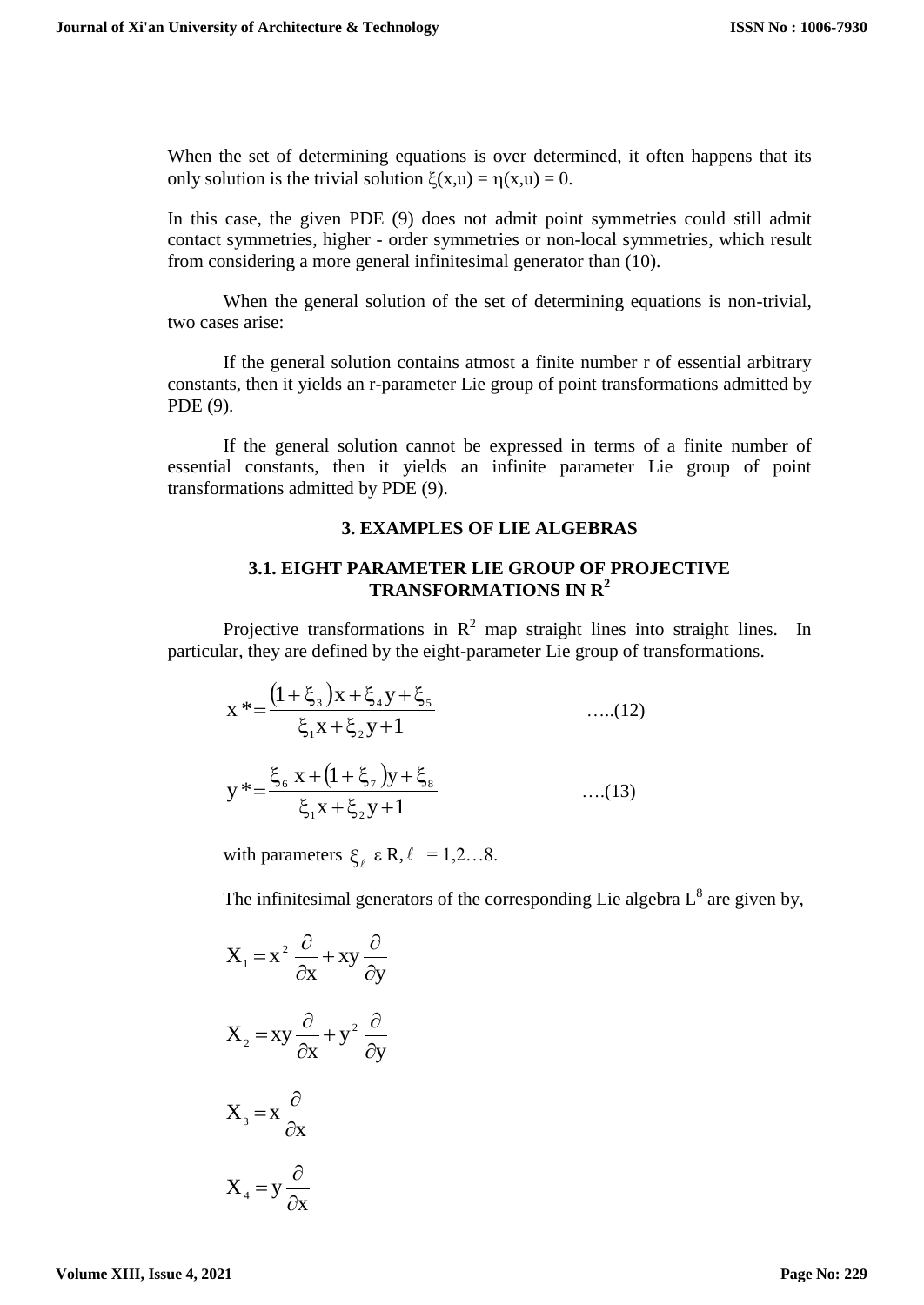$$
X_{5} = \frac{\partial}{\partial x}
$$
  
\n
$$
X_{6} = x \frac{\partial}{\partial y}
$$
  
\n
$$
X_{7} = y \frac{\partial}{\partial y}
$$
  
\n
$$
X_{8} = \frac{\partial}{\partial y}
$$
...(14)

# **3.2. GROUP OF RIGID MOTIONS IN R<sup>2</sup>**

The group of rigid motions in  $\mathbb{R}^2$  preserves distances between any two points in  $\mathbb{R}^2$ . This group is the three-parameter Lie group of transformations of rotations and translations in  $R^2$  given by

$$
x^* = x \cos \xi_1 - y \sin \xi_1 + \xi_2
$$
 (15)  

$$
y^* = x \sin \xi_1 + y \cos \xi_1 + \xi_3
$$
 (16)

The corresponding infinitesimal generators are given by

$$
X_1 = -y\frac{\partial}{\partial x} + x\frac{\partial}{\partial y}
$$

$$
X_2 = \frac{\partial}{\partial x}
$$

$$
X_3 = \frac{\partial}{\partial y}
$$

# **3.3. SIMILITUDE GROUP IN R<sup>2</sup>**

The similitude group in  $R^2$  consists of uniform scaling and rigid motion in  $R^2$ . It is the four parameter Lie group of transformations given by,

$$
x^* = e^{\xi_4} (x \cos \xi_1 - y \sin \xi_1) + \xi_2 \qquad \qquad \dots (17)
$$
  

$$
y^* = e^{\xi_4} (x \sin \xi_1 + y \cos \xi_1) + \xi_3 \qquad \dots (18)
$$

The infinitesimal generators are,

$$
X_1 = -y\frac{\partial}{\partial x} + x\frac{\partial}{\partial y}
$$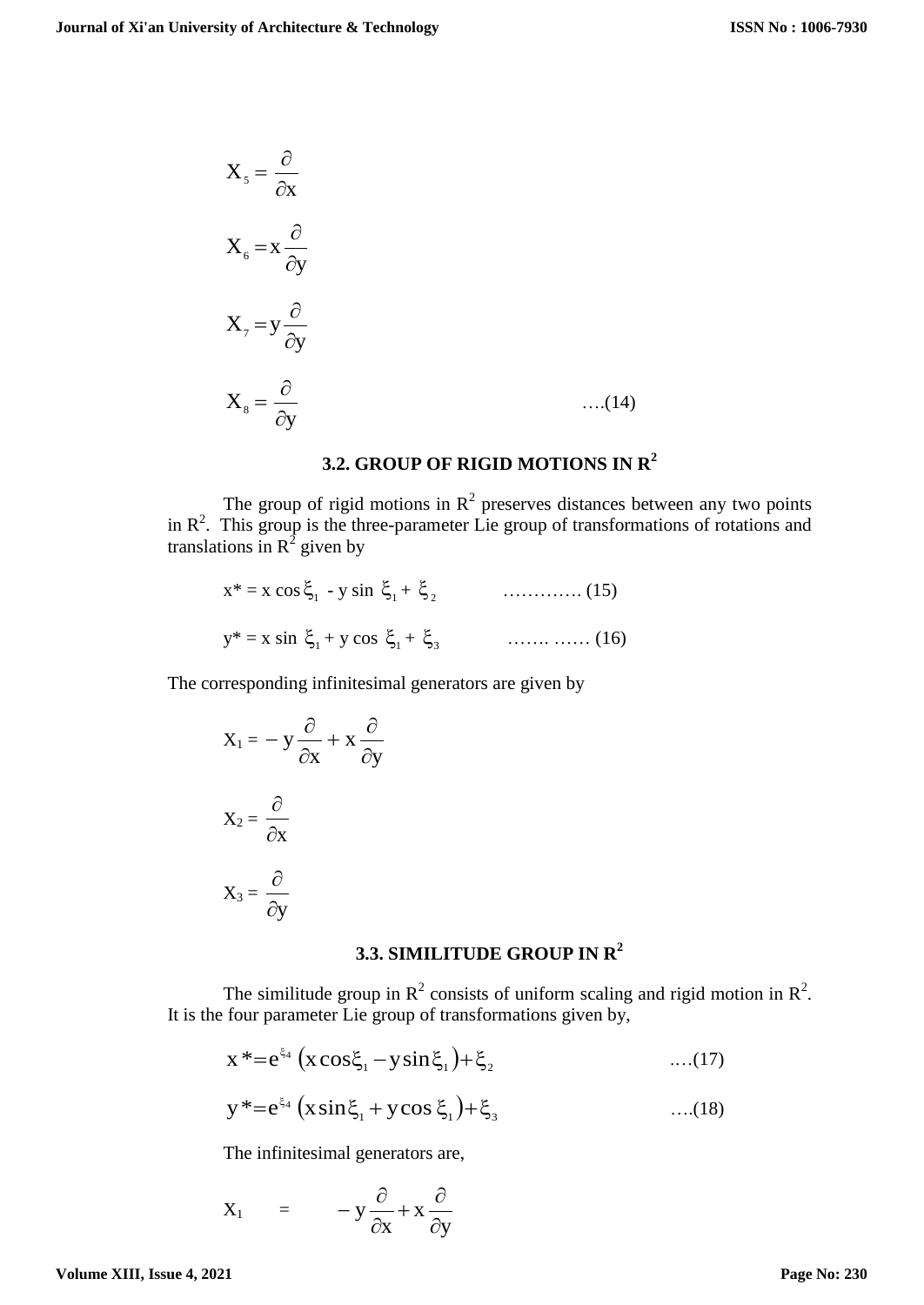$$
X_2 = \frac{\partial}{\partial x}
$$
  
\n
$$
X_3 = \frac{\partial}{\partial y}
$$
  
\n
$$
X_4 = x \frac{\partial}{\partial x} + y \frac{\partial}{\partial y}
$$
 ....(19)

y

 $\partial$ 

y

 $\partial$ 

#### **3.4.1.RESULT**

Suppose a K<sup>th</sup>, order PDE

$$
U_{i_1i_2\ldots i_k} = F(x, u, \partial u, \partial^2 u, \ldots \partial^k u)
$$
...(20)

is of the form

 $X_4 =$ 

$$
B_{i_1 i_2 \dots i_k}^{(x)} U_{i_1 i_2 \dots i_k} = g(x, u, \partial u, \dots, \partial^{k-1} u) \qquad \dots \dots (21)
$$

 $k \ge 2$  and admits a Lie group of point transformations with the infinitesimal generator

$$
X = \xi_i(x, u) \frac{\partial}{\partial x_i} + \eta(x, u) \frac{\partial}{\partial u}
$$

If there does not exist a change of independent variables x under which PDE (20) is equivalent to a PDE.

$$
\frac{\partial^{k} u}{\partial x_{i}^{k}} = G(x, u, \partial u, \dots \partial^{k-1} u)
$$
...(22)

for some function G  $(x, u, \partial u, ... \partial^{k-1}u)$ .

$$
\frac{\partial \xi_i}{\partial u}=0, \qquad \ \, i=1,2,\, ... \; n.
$$

#### **3.4.2. RESULT**

Suppose a PDE of the form

$$
\frac{\partial^k u}{\partial x_i} = G(x, u, \partial u, \dots \partial^{k-1} u)
$$
 is of order  $k \ge 2$  and admits a Lie group of point

transformations with the infinitesimal generator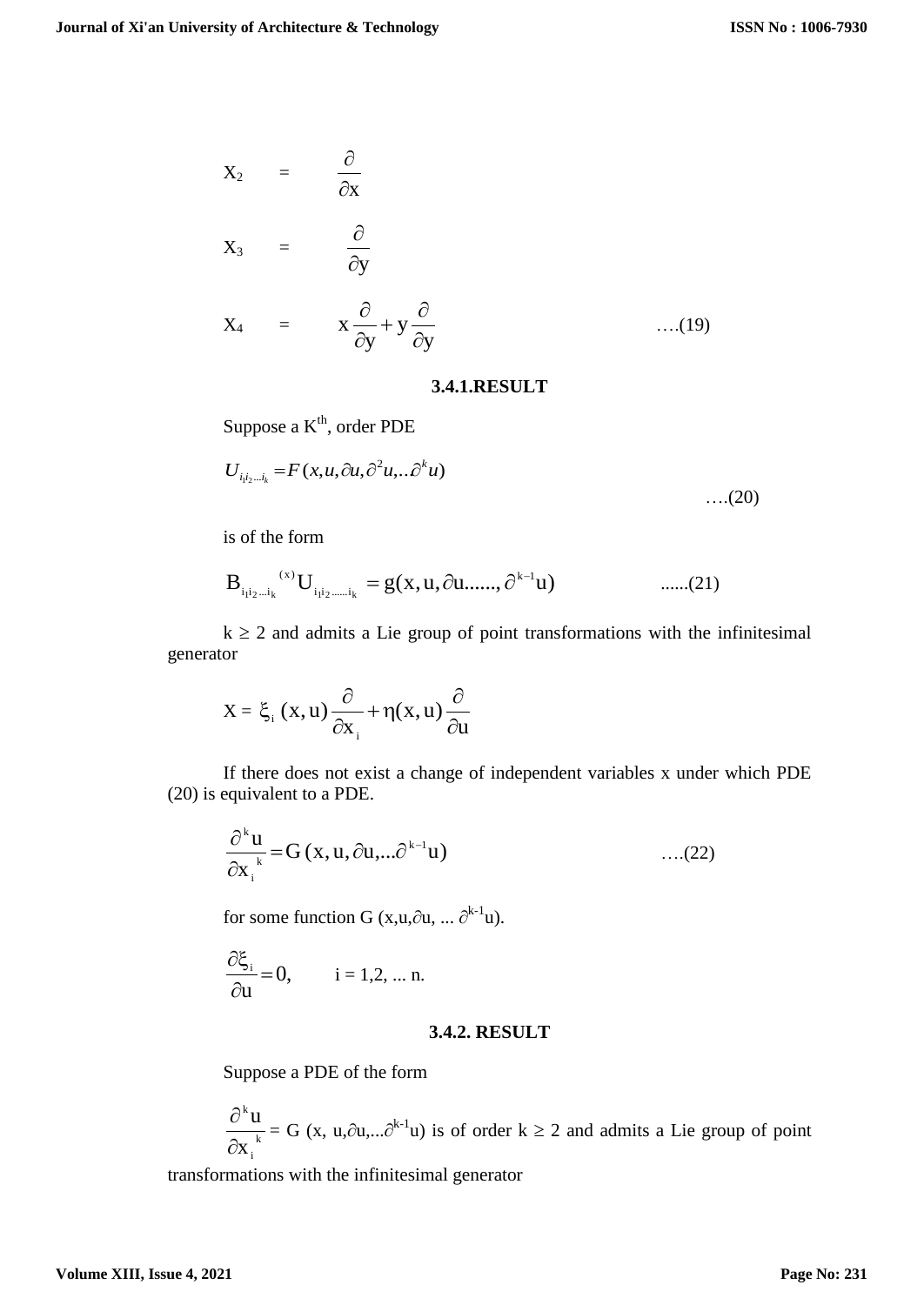$$
X = \xi_i(x, u) \frac{\partial}{\partial x_i} + \eta(x, u) \frac{\partial}{\partial u}
$$
  
Then  $\frac{\partial \xi_i}{\partial u} = 0$ ,  $i = 1, 2, ...$  n. ...(23)

#### **3.4.3. RESULT**

Suppose a PDE  $U_{i,j...i} = F(x, u, \partial u, \partial^2 u, ... \partial^k u)$  $U_{i_1 i_2 \dots i_k} = F(x, u, \partial u, \partial^2 u, \partial^2 u)$  $\sum_{i_1,i_2...i_k} = F(x,u,\partial u,\partial^2 u,...\partial^k u)$  of order  $K \geq 3$  is of the form  $(x_i, u) U_{i,j_1,...,i_k} = C_{i,j_1,...,i_k} (x_i, u) U_{i,j_1,...,i_k} + h(x, u, \partial u, \ldots, \partial^{k-2} u)$  $A_{i_1 i_2 \dots i_k}(x_i, u) U_{i_1 i_2 \dots i_k} = C_{j_1 j_2 \dots j_{k-1}}(x_i, u) U_{j_1 j_2 \dots j_{k-1}} + h(x, u, \partial u, \dots, \partial^{k-2} u)$  $a_{i_1 i_2 \dots i_k}$  ( $\lambda_i$ ,  $u$ ) U  $i_{i_1 i_2 \dots i_k}$  = U  $i_{j_1 j_2 \dots j_{k-1}}$  ( $\lambda_i$ ,  $u$ ) U  $i_{j_1 j_2 \dots j_k}$ ……….(24)

and admits a Lie group of point transformations with the infinitesimal generator (23) Then

$$
\frac{\partial \xi_i}{\partial u} = 0, i = 1, 2, \dots n \text{ and } \frac{\partial^2 \eta}{\partial u^2} = 0
$$

#### **3.4.4. RESULT**

Suppose a second order PDE (23) is of the form,

$$
A_{i_j}^{(x,u)}U_{i_j} = C_k(x,u)U_k + h(x,u),
$$

and admits a Lie group of point transformation with the infinitesimal generator (23) that,

$$
\frac{\partial \xi_i}{\partial u} = 0, i = 1, 2, \dots n.
$$
  
Then 
$$
\frac{\partial^2 \eta}{\partial u^2} = 0
$$

#### **3.4.5. RESULT**

Suppose a PDE (20) of order  $k \ge 2$  is a linear PDE that admits a Lie group of point transformations with infinitesimal generator (23), then

$$
\frac{\partial \xi_i}{\partial u} = 0, i = 1, 2, \dots n; \frac{\partial^2 \eta}{\partial u^2} = 0
$$

#### **4. SYMMETRIES OF ONE –DIMENSIONAL WAVE EQUATION**

Consider the Wave equation

$$
U_{xx} = U_{tt} \tag{25}
$$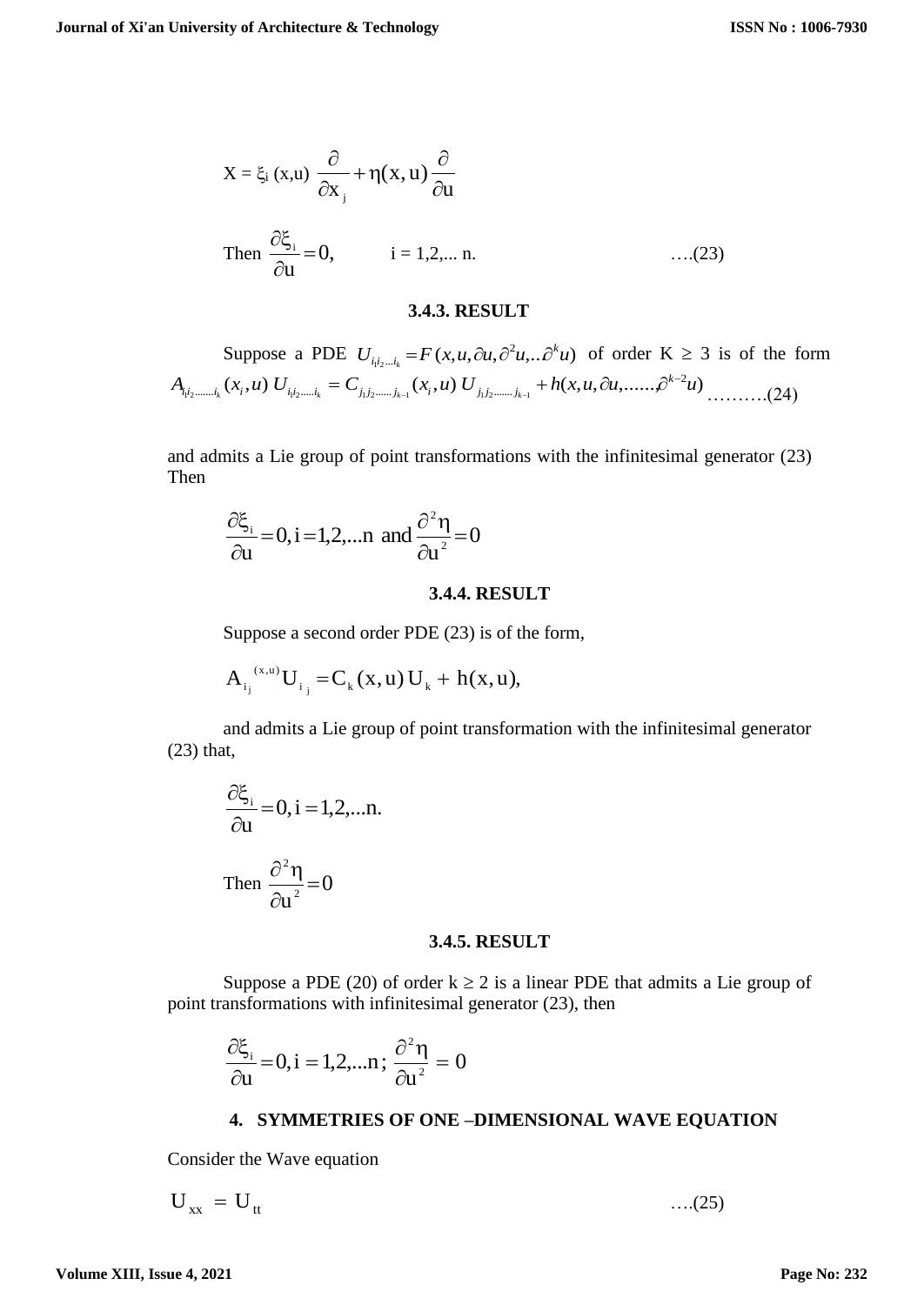From result 1 of (20), it immediately follows that the infinitesimal generator of a point symmetry

$$
X = \xi(x, t, u) \frac{\partial}{\partial x} + \tau(x, t, u) \frac{\partial}{\partial t} + \eta(x, t, u) \frac{\partial}{\partial u}
$$
 ....(26)

admitted by PDE  $u_{tt} = u_{xx}$  must be of the form.

$$
X = \xi(x, t) \frac{\partial}{\partial x} + \tau(x, t) \frac{\partial}{\partial t} + [f(x, t) u + g(x, t)] \frac{\partial}{\partial u} \qquad \dots (27)
$$

We now find all infinitesimal generators of point symmetries (27) admitted by (25). For PDE  $u_{tt} = u_{xx}$ , the symmetry determining equation (11) becomes,

$$
\eta_{xx}^{(2)} = \eta_{tt}^{(2)} \text{ when } u_{xx} = u_{tt} \qquad \qquad \dots (28)
$$

An infinitesimal generator of the form of (27),

We have  $\eta = f\mathfrak{u} + g$ 

$$
\eta_{x}^{(1)} = \frac{\partial \eta}{\partial x} - u_{x} \frac{\partial \xi}{\partial x} - u_{t} \frac{\partial \tau}{\partial x}
$$
  
\n
$$
= u \frac{\partial f}{\partial x} + f \frac{\partial u}{\partial x} + \frac{\partial g}{\partial x} - u_{x} \frac{\partial \xi}{\partial x} - u_{t} \frac{\partial \tau}{\partial x}
$$
  
\n
$$
\eta_{x}^{(1)} = \frac{\partial g}{\partial x} + \frac{\partial f}{\partial x} u + \left( f - \frac{\partial \xi}{\partial x} \right) u_{x} - \frac{\partial \tau}{\partial x} u_{t}
$$
  
\n
$$
\eta_{xx}^{(2)} = \frac{\partial^{2} g}{\partial x^{2}} + u_{x} \frac{\partial f}{\partial x} + u \frac{\partial^{2} f}{\partial x^{2}} + \frac{\partial f}{\partial x} u_{x} + f u_{xx}
$$
  
\n
$$
- \frac{\partial^{2} \xi}{\partial x^{2}} u_{x} - 2 \frac{\partial \xi}{\partial x} u_{xx} - 2u_{tx} \frac{\partial \tau}{\partial x} - u_{t} \frac{\partial^{2} \tau}{\partial x^{2}}
$$
  
\n
$$
\eta_{xx}^{(2)} = \frac{\partial^{2} g}{\partial x^{2}} + \frac{\partial^{2} f}{\partial x^{2}} u + \left( 2 \frac{\partial f}{\partial x} - \frac{\partial^{2} \xi}{\partial x^{2}} \right) u_{x} - \frac{\partial^{2} \tau}{\partial x^{2}} u_{t}
$$
  
\n
$$
+ \left( f - 2 \frac{\partial \xi}{\partial x} \right) u_{xx} - 2 \frac{\partial \tau}{\partial x} u_{tx}
$$
  
\n
$$
\eta_{t}^{(1)} = \frac{\partial \eta}{\partial t} - u_{x} \frac{\partial \xi}{\partial t} - u_{t} \frac{\partial \tau}{\partial t}
$$
  
\n(30)

**Volume XIII, Issue 4, 2021**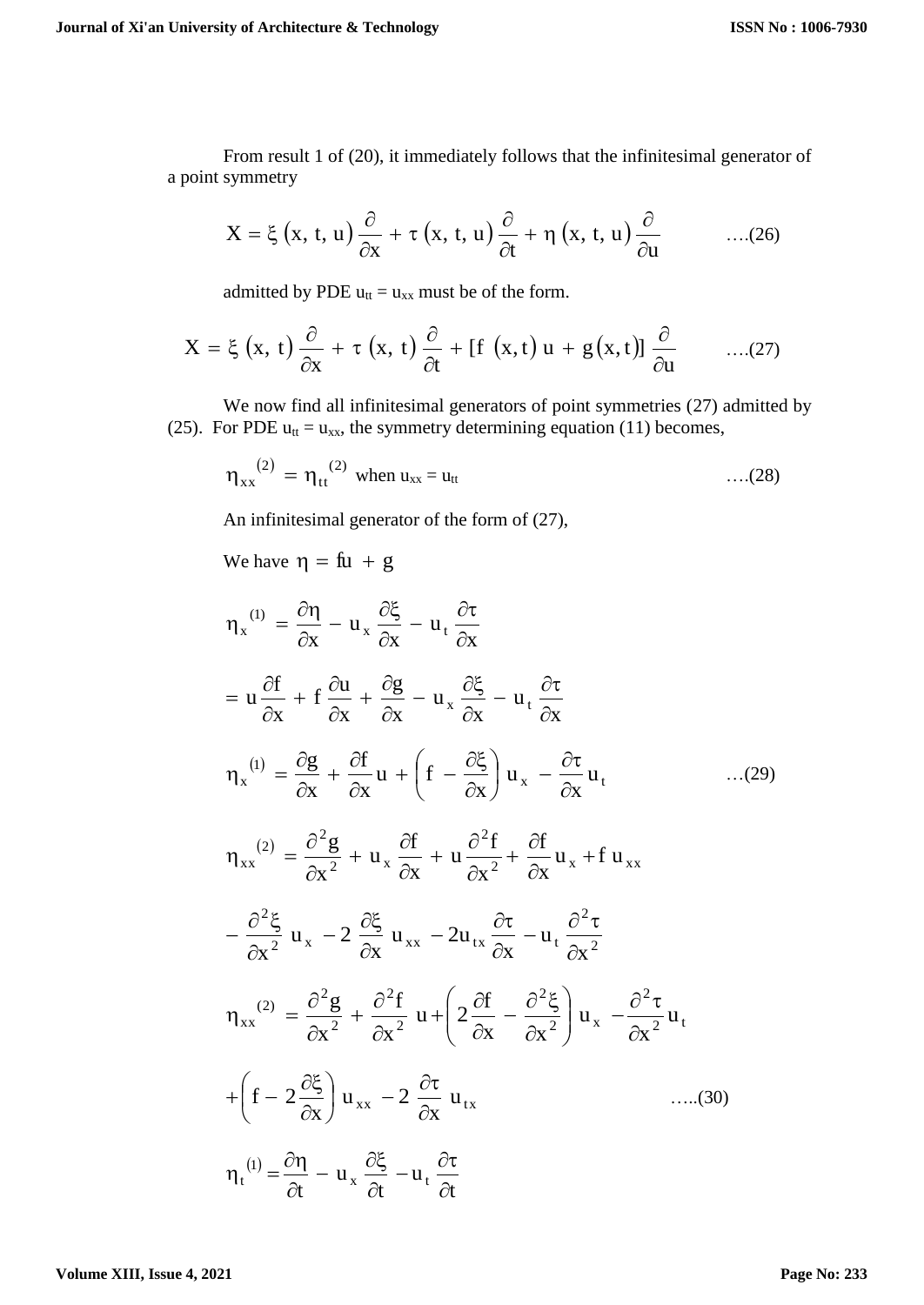$$
= u \frac{\partial f}{\partial t} + f \frac{\partial u}{\partial t} + \frac{\partial g}{\partial t} - u_x \frac{\partial \xi}{\partial t} - u_t \frac{\partial \tau}{\partial t}
$$
\n
$$
\eta_t^{(i)} = \frac{\partial g}{\partial t} + \frac{\partial f}{\partial t} u + \left( f - \frac{\partial \tau}{\partial t} \right) u_t - \frac{\partial \xi}{\partial t} u_x \qquad \qquad \dots (31)
$$
\n
$$
\eta_{tt}^{(2)} = \frac{\partial^2 g}{\partial t^2} + \frac{\partial^2 f}{\partial t^2} u + \frac{\partial f}{\partial t} u_t + \frac{\partial f}{\partial t} u_t + f u_{tt} - \frac{\partial^2 \tau}{\partial t^2} u_t
$$
\n
$$
- 2 \frac{\partial \tau}{\partial t} u_{tt} - \frac{\partial^2 \xi}{\partial t^2} u_x - 2 \frac{\partial \xi}{\partial t} u_{xt}
$$
\n
$$
\eta_{tt}^{(2)} = \frac{\partial^2 g}{\partial t^2} + \frac{\partial^2 f}{\partial t^2} u - \frac{\partial^2 \xi}{\partial t^2} u_x + \left( 2 \frac{\partial f}{\partial t} - \frac{\partial^2 \tau}{\partial t^2} \right) u_t
$$
\n
$$
- 2 \frac{\partial \xi}{\partial t} u_{xt} + \left( f - 2 \frac{\partial \tau}{\partial t} \right) u_{tt} \qquad \dots (32)
$$

Substituting the values of(30) and (32) in (25), we get,

$$
\eta_{xx}^{(2)} - \eta_{tt}^{(2)} = 0
$$
\n
$$
\left(\frac{\partial^2 g}{\partial x^2} + \frac{\partial^2 f}{\partial x^2} u + \left(2\frac{\partial f}{\partial x} - \frac{\partial^2 \xi}{\partial x^2}\right) u_x - \frac{\partial^2 \tau}{\partial x^2} u_t + \left(f - 2\frac{\partial \xi}{\partial x}\right) u_{xx} - 2\frac{\partial \tau}{\partial x} u_x\right)
$$
\n
$$
-\left(\frac{\partial^2 g}{\partial t^2} + \frac{\partial^2 f}{\partial t^2} u - \frac{\partial^2 \xi}{\partial t^2} u_x + \left(2\frac{\partial f}{\partial t} - \frac{\partial^2 \tau}{\partial t^2}\right) u_t - 2\frac{\partial \xi}{\partial t} u_{xt} + \left(f - 2\frac{\partial \tau}{\partial t}\right) u_t\right) = 0
$$
\n(i.e.)\n
$$
\left(\frac{\partial^2 g}{\partial x^2} - \frac{\partial^2 g}{\partial t^2}\right) + \left(\frac{\partial^2 f}{\partial x^2} - \frac{\partial^2 f}{\partial t^2}\right) u + \left(2\frac{\partial f}{\partial x} - \frac{\partial^2 \xi}{\partial x^2} + \frac{\partial^2 \xi}{\partial t^2}\right) u_x + \left(\frac{\partial^2 \tau}{\partial t^2} - 2\frac{\partial f}{\partial t} - \frac{\partial^2 \tau}{\partial x^2}\right) u_t + \left(f - 2\frac{\partial \xi}{\partial x}\right) u_{xx}
$$
\n
$$
-\left(f - 2\frac{\partial \tau}{\partial t}\right) u_u - 2\frac{\partial \tau}{\partial t} u_x + 2\frac{\partial \xi}{\partial t} u_{xt} = 0 \qquad \qquad \dots (33)
$$

The symmetry determining equation (33) must hold for all values of x, t, u,  $u_x$ ,  $u_{xt}$ . Hence, from setting to zero the coefficients of  $u_{tt}$ ,  $u_{xt}$ ,  $u_t$ ,  $u_x$ ,  $u_x$ , and the first bracketed term of (33), we obtain the following set of determining equations, for  $\xi(x,t), \tau(x,t), f(x,t), g(x,t)$ :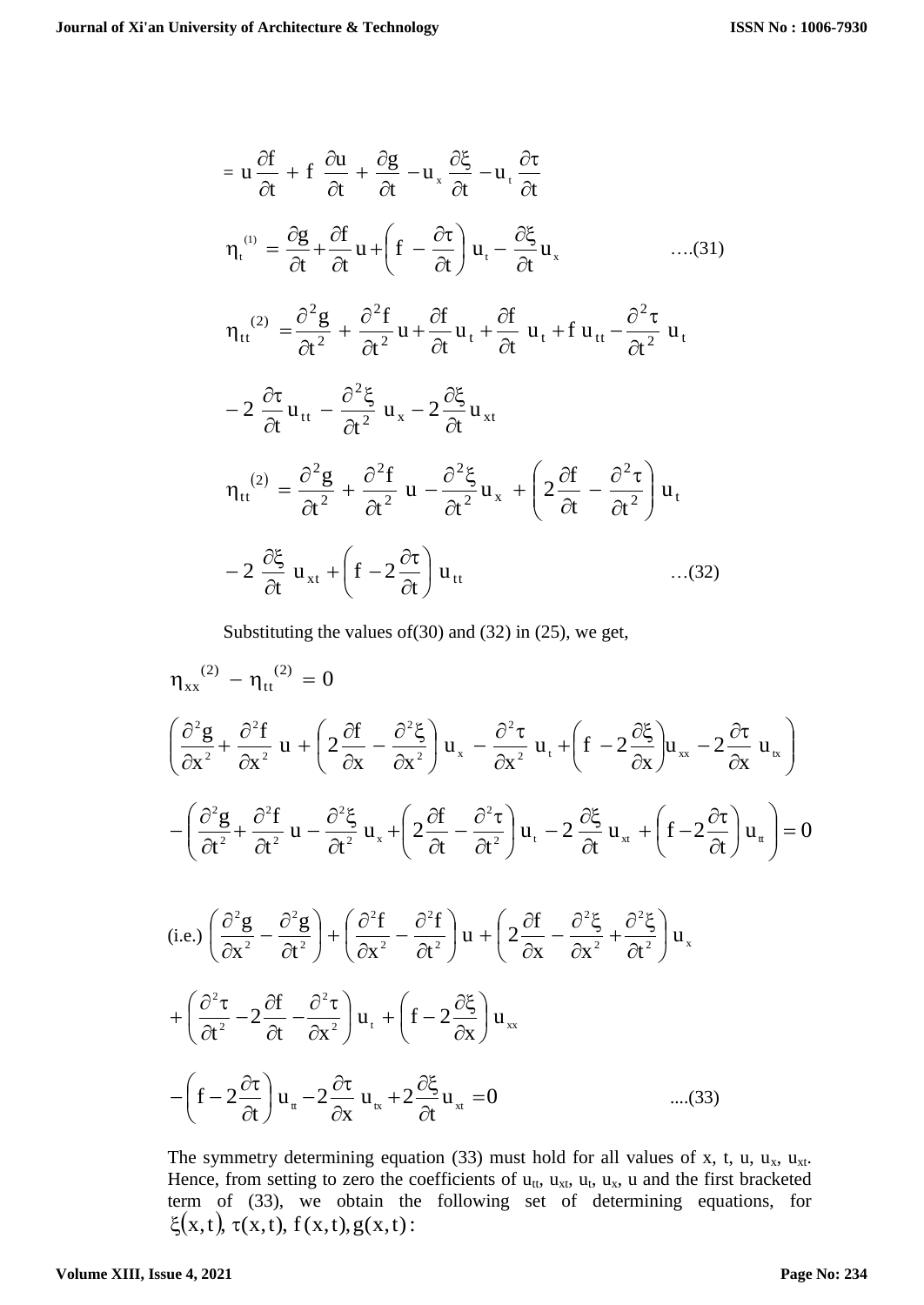$$
\frac{\partial^2 g}{\partial x^2} - \frac{\partial^2 g}{\partial t^2} = 0 \qquad \qquad \dots (34)
$$

$$
\frac{\partial^2 f}{\partial x^2} - \frac{\partial^2 f}{\partial t^2} = 0 \qquad \qquad \dots (35)
$$

$$
2\frac{\partial f}{\partial x} - \frac{\partial^2 \xi}{\partial x^2} + \frac{\partial^2 \xi}{\partial t^2} = 0
$$
 ....(36)

$$
\frac{\partial^2 \tau}{\partial t^2} - 2\frac{\partial f}{\partial t} - \frac{\partial^2 \tau}{\partial x^2} = 0
$$
 ....(37)

$$
\frac{\partial \tau}{\partial x} = \frac{\partial \xi}{\partial t} = 0 \qquad \qquad \dots (38)
$$

$$
\left(f - 2\frac{\partial \xi}{\partial x}\right) = 0 \qquad \qquad \dots (39)
$$

$$
\left(f - 2\frac{\partial \tau}{\partial t}\right) = 0 \qquad \qquad \dots (40)
$$

The solution of PDE (34) corresponds to the trivial infinite parameter Lie group of point symmetries

$$
x^* = x,
$$
  

$$
u^* = u + \xi w(x) \text{ with } w(x) = g(x, t).
$$

Non-trivial point symmetries arise from solving the system of linear PDEs from (34) to (40).

Assume 
$$
\frac{\partial \tau}{\partial x} = a(t)
$$

From this assumption, we get,

$$
\tau = a(t) x + c(t)
$$
  
f = 2a'(t) x + 2c'(t)  

$$
\xi = a'(t) \frac{x^2}{2} + c'(t) x + b(t)
$$

By solving the above equations, we can find the values of the constants such that,

$$
a(t) = \alpha_1 t^2 + \alpha_2 t + \alpha_3
$$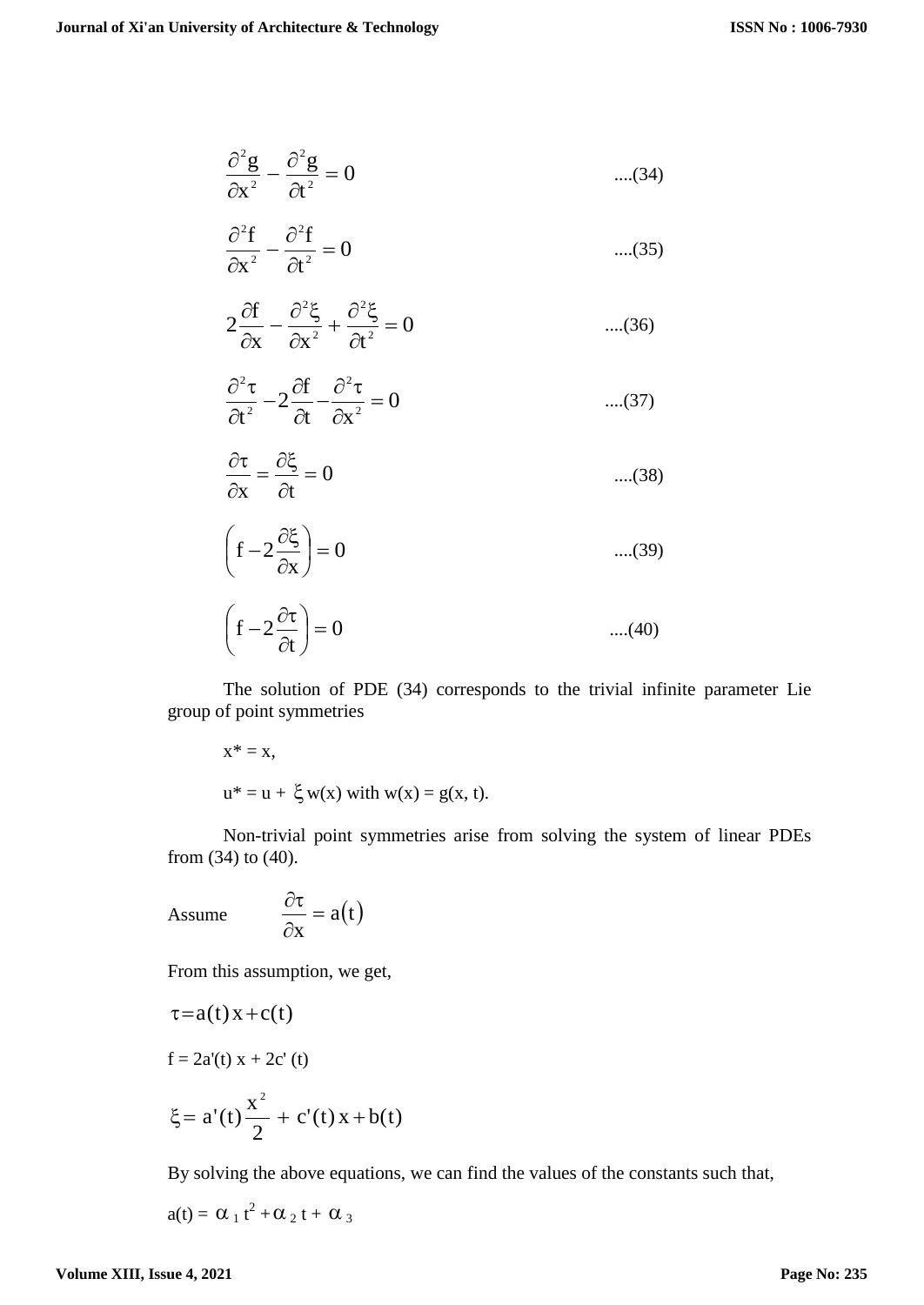$$
b(t) = -\alpha_1 t^3 - \frac{3}{2} \alpha_2 t^2 + \alpha_6 t + \alpha_7
$$
  

$$
c(t) = \alpha_1 x t^2 + \alpha_4 t + \alpha_5
$$

Thus one can show that the solution of the determining equations (34) to (40) is given by,

$$
\xi(x,t) = (3x^2t - t^3) \alpha_1 + \left(\frac{x^2}{2} - \frac{3}{2}t^2\right) \alpha_2 + \alpha_4 x + \alpha_6 t + \alpha_7 \dots (41)
$$
  

$$
\tau(x,t) = 2xt^2 \alpha_1 + xt \alpha_2 + x\alpha_3 + t\alpha_4 + \alpha_5 \dots (42)
$$

$$
f(x,t) = 8x \, t \, \alpha_1 + 2\alpha_2 x + 2\alpha_4 \qquad \qquad \dots (43)
$$

Where  $\alpha_1$ ,  $\alpha_2$ ,  $\alpha_3$ ,  $\alpha_4$ ,  $\alpha_5$ ,  $\alpha_6$ ,  $\alpha_7$ , are seven arbitrary parameters.

Hence the point symmetry generators admitted by the wave equation (25) are given by,

$$
X_{1} = (3x^{2}t - t^{3}) \frac{\partial}{\partial x} + 2xt^{2} \frac{\partial}{\partial t} + 8xt \frac{\partial}{\partial u}
$$
  
\n
$$
X_{2} = \left(\frac{x^{2}}{2} - \frac{3}{2}t^{2}\right) \frac{\partial}{\partial x} + xt \frac{\partial}{\partial t} + 2x \frac{\partial}{\partial u}
$$
  
\n
$$
X_{3} = x \frac{\partial}{\partial t}
$$
  
\n
$$
X_{4} = x \frac{\partial}{\partial x} + t \frac{\partial}{\partial t} + 2 \frac{\partial}{\partial u}
$$
  
\n
$$
X_{5} = \frac{\partial}{\partial t}
$$
  
\n
$$
X_{6} = t \frac{\partial}{\partial x}
$$
  
\n
$$
X_{7} = \frac{\partial}{\partial x}
$$
 ....(44)

The infinitesimal generator (44) corresponds to a seven parameter Lie group of non-trivial point transformation acting on  $(x, t, u)$  – space.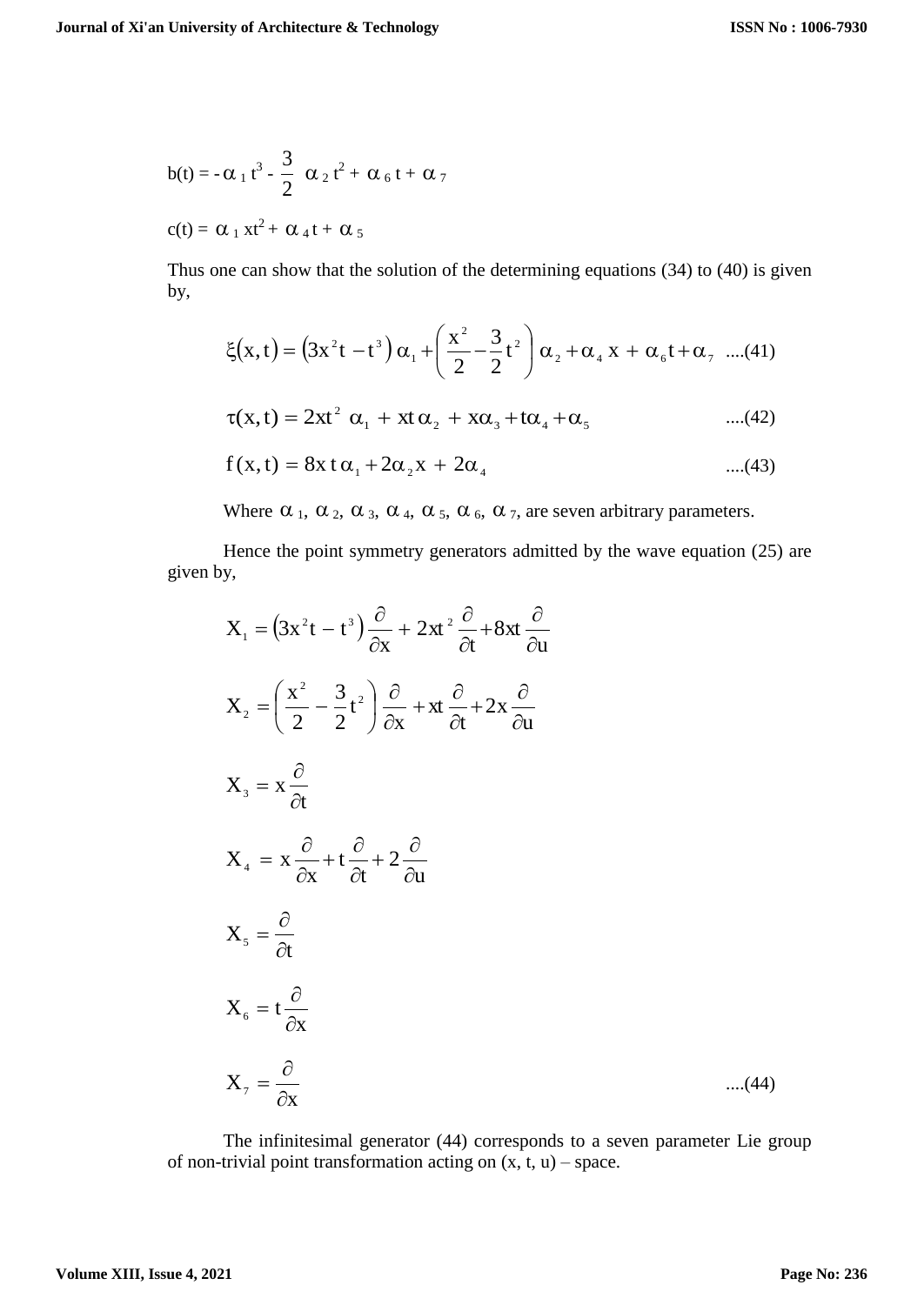#### **5. SYMMETRIES OF TWO-DIMENSIONAL WAVE EQUATION**

Consider the wave equation,

$$
u_{tt} = u_{xx} + u_{yy} \tag{45}
$$

it immediately follows that the infinitesimal generator of a point symmetry

$$
X = \xi_1(x, y, t) \frac{\partial}{\partial x} + \xi_2(x, y, t) \frac{\partial}{\partial y} + \tau(x, y, t) \frac{\partial}{\partial t} + \eta(x, y, t, u) \frac{\partial}{\partial u} \dots (46)
$$

admitted by PDE  $u_{tt} = u_{xx}$  must be of the form

$$
X = \xi_1(x, t) \frac{\partial}{\partial x} + \xi_2(y, t) \frac{\partial}{\partial y} + \tau(x, t) \frac{\partial}{\partial t} + \left[ f(x, t) u + g(x, t) \right] \frac{\partial}{\partial u} \quad ....(47)
$$

We now find the infinitesimal generators of point symmetries (47) admitted by (45). For PDE  $u_{tt} = u_{xx}$ , the symmetry determining equation (11) becomes,

$$
\eta_{\rm t}^{(2)} = \eta_{\rm xx}^{(2)} + \eta_{\rm yy}^{(2)}
$$
 when  $u_{\rm t} = u_{\rm xx} + u_{\rm yy}$  ....(48)

An infinitesimal generator of the form of (2.23), we have

$$
\eta = f\mathbf{u} + g
$$
\n
$$
\eta_x^{(0)} = \frac{\partial \eta}{\partial x} - \frac{\partial \xi_1}{\partial x} \mathbf{u}_x - \frac{\partial \xi_2}{\partial x} \mathbf{u}_y - \frac{\partial \tau}{\partial x} \mathbf{u}_t
$$
\n
$$
= \mathbf{u} \frac{\partial f}{\partial x} + f\mathbf{u}_x + \frac{\partial g}{\partial x} - \frac{\partial \xi_1}{\partial x} \mathbf{u}_x - \frac{\partial \xi_2}{\partial x} \mathbf{u}_y - \frac{\partial \tau}{\partial x} \mathbf{u}_t
$$
\n
$$
\eta_x^{(0)} = \frac{\partial g}{\partial x} + \mathbf{u} \frac{\partial f}{\partial x} + \left( f - \frac{\partial \xi_1}{\partial x} \right) \mathbf{u}_x - \frac{\partial \xi_2}{\partial x} \mathbf{u}_y - \frac{\partial \tau}{\partial x} \mathbf{u}_t
$$
\n
$$
\eta_{xx}^{(2)} = \frac{\partial^2 g}{\partial x^2} + \mathbf{u}_x \frac{\partial f}{\partial x} + \mathbf{u} \frac{\partial^2 f}{\partial x^2} + \mathbf{u}_x \frac{\partial f}{\partial x} + f\mathbf{u}_{xx}
$$
\n
$$
- \frac{\partial^2 \xi_1}{\partial x^2} \mathbf{u}_x - 2 \frac{\partial \xi_1}{\partial x} \mathbf{u}_x - \frac{\partial^2 \xi_2}{\partial x^2} \mathbf{u}_y - 2 \frac{\partial \xi_2}{\partial x} \mathbf{u}_{yx} - 2 \frac{\partial^2 \tau}{\partial x^2} \mathbf{u}_t - 2 \frac{\partial \tau}{\partial x} \mathbf{u}_x
$$
\n
$$
\eta_{xx}^{(2)} = \frac{\partial^2 g}{\partial x^2} + \frac{\partial^2 f}{\partial x^2} \mathbf{u} + \left( f - 2 \frac{\partial \xi_1}{\partial x} \right) \mathbf{u}_{xx} + \left( 2 \frac{\partial f}{\partial x} - \frac{\partial^2 \xi_1}{\partial x^2} \right) \mathbf{u}_x
$$
\n
$$
- 2 \frac{\partial \tau}{\partial x} \mathbf{u}_{xx} - 2 \frac{\partial^2 \tau}{\partial x^2} \mathbf{u}_
$$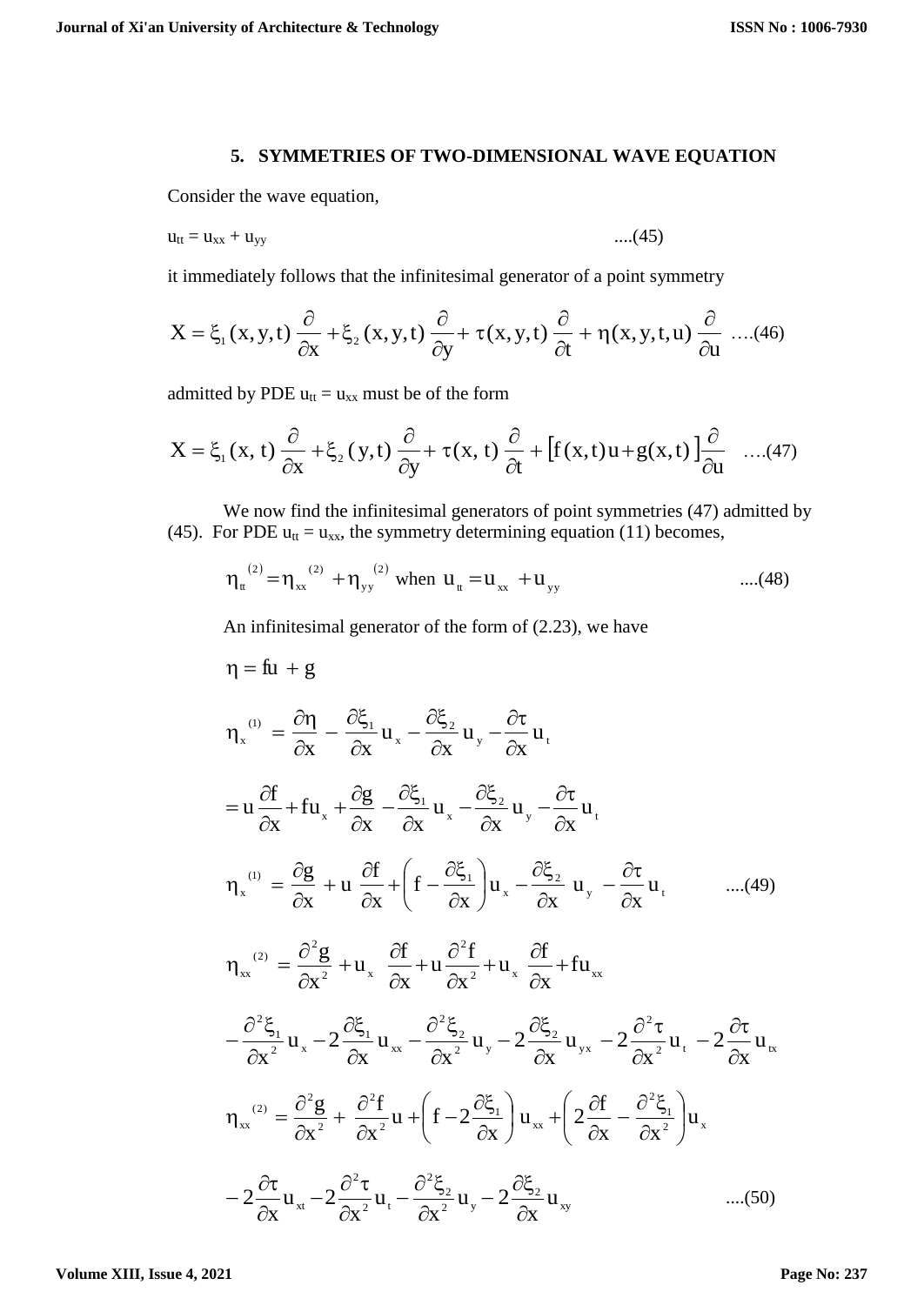$$
\eta_{y}^{(i)} = \frac{\partial \eta}{\partial y} - \frac{\partial \xi_{1}}{\partial y} u_{x} - \frac{\partial \xi_{2}}{\partial y} u_{y} - \frac{\partial \tau}{\partial y} u_{t}
$$
\n
$$
= f \frac{\partial u}{\partial y} + u \frac{\partial f}{\partial y} + \frac{\partial g}{\partial y} - \frac{\partial \xi_{1}}{\partial y} u_{x} - \frac{\partial \xi_{2}}{\partial y} u_{y} - \frac{\partial \tau}{\partial y} u_{t}
$$
\n
$$
\eta_{y}^{(i)} = \frac{\partial g}{\partial y} + u \frac{\partial f}{\partial y} + \left( f - \frac{\partial \xi_{2}}{\partial y} \right) u_{y} - \frac{\partial \xi_{1}}{\partial y} u_{x} - \frac{\partial \tau}{\partial y} u_{t}
$$
\n
$$
\eta_{yy}^{(2)} = \frac{\partial^{2} g}{\partial y^{2}} + u_{y} \frac{\partial f}{\partial y} + u \frac{\partial^{2} f}{\partial y^{2}} + \frac{\partial f}{\partial y} u_{y} + f u_{yy}
$$
\n
$$
- 2 \frac{\partial \xi_{2}}{\partial y} u_{yy} - \frac{\partial^{2} \xi_{1}}{\partial y^{2}} u_{x} - \frac{\partial \xi_{1}}{\partial y} u_{xy} - 2 \frac{\partial^{2} \tau}{\partial y} u_{t} - 2 \frac{\partial \tau}{\partial y} u_{y}
$$
\n
$$
\eta_{yy}^{(2)} = \frac{\partial^{2} g}{\partial y^{2}} + \frac{\partial^{2} f}{\partial y^{2}} u + \left( f - 2 \frac{\partial \xi_{2}}{\partial y} u_{y} + \left( 2 \frac{\partial f}{\partial y} - \frac{\partial^{2} \xi_{2}}{\partial y^{2}} \right) u_{y}
$$
\n
$$
- 2 \frac{\partial \tau}{\partial y} u_{y} - 2 \frac{\partial^{2} \tau}{\partial y^{2}} u_{t} - \frac{\partial^{2} \xi_{1}}{\partial y} u_{x} - \frac{\partial \xi_{1}}{\partial y} u_{xy}
$$
\n
$$
\eta_{1}^{(i)} = \frac{\partial \eta}{\partial t} - \frac{\partial \xi_{1}}{\partial t} u_{x} - \frac{\partial \xi_{2}}{\partial t} u_{y} - \frac{\partial \tau}{\partial t} u_{t}
$$
\n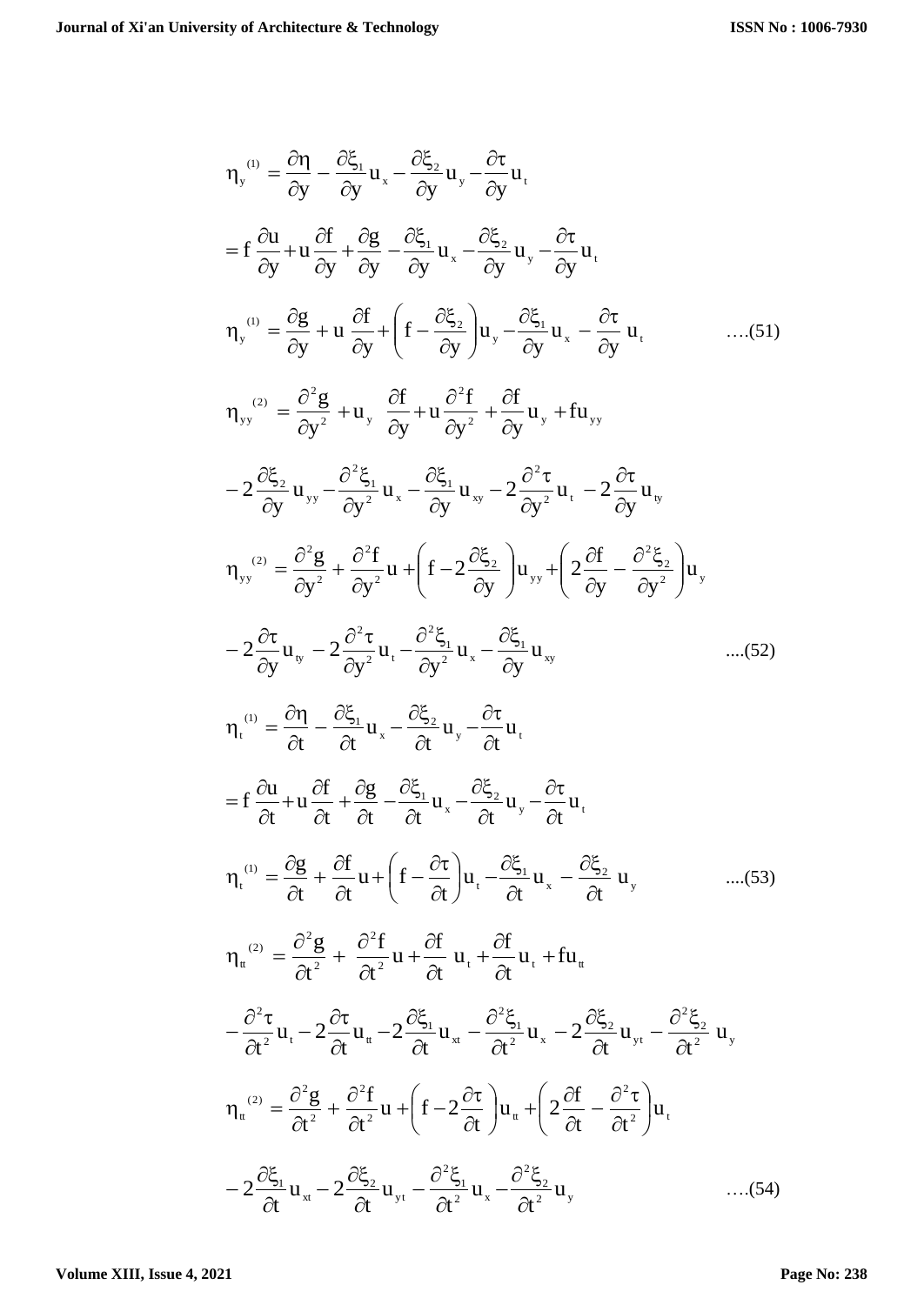Substituting the values of  $(50)$ ,  $(52)$  and  $(54)$  in  $(45)$ , we get,

$$
\eta_{xx}^{(2)} + \eta_{yy}^{(2)} - \eta_{tt}^{(2)} = 0
$$
\n
$$
\frac{\partial^2 g}{\partial x^2} + \frac{\partial^2 f}{\partial x^2} u + \left( f - 2 \frac{\partial \xi_1}{\partial x} \right) u_{xx} + \left( 2 \frac{\partial f}{\partial x} - \frac{\partial^2 \xi_1}{\partial x^2} \right) u_{x}
$$
\n
$$
- 2 \frac{\partial \tau}{\partial x} u_{xx} - 2 \frac{\partial^2 \tau}{\partial x^2} u_{t} - \frac{\partial^2 \xi_2}{\partial x^2} u_{y} - 2 \frac{\partial \xi_2}{\partial x} u_{xy} + \frac{\partial^2 g}{\partial y^2} + \frac{\partial^2 f}{\partial y^2} u_{y} + \left( f - 2 \frac{\partial \xi_2}{\partial y} \right) u_{yy} + \left( 2 \frac{\partial f}{\partial y} - \frac{\partial^2 \xi_2}{\partial y^2} \right) u_{y}
$$
\n
$$
- 2 \frac{\partial \tau}{\partial y} u_{y} - 2 \frac{\partial^2 \tau}{\partial y^2} u_{t} - \frac{\partial^2 \xi_1}{\partial y^2} u_{x} - \frac{\partial \xi_1}{\partial y} u_{xy} - \frac{\partial^2 \xi_2}{\partial y^2} u_{xy} - \frac{\partial^2 g}{\partial y^2} u_{xy} - \frac{\partial^2 g}{\partial y^2} u_{xy} - \frac{\partial^2 g}{\partial y^2} u_{xy} - \frac{\partial^2 g}{\partial y^2} u_{xy} - \frac{\partial^2 g}{\partial y^2} u_{xy} - \frac{\partial^2 g}{\partial y^2} u_{xy} - \frac{\partial^2 g}{\partial y^2} u_{xy} - \frac{\partial^2 g}{\partial y^2} u_{xy} - \frac{\partial^2 g}{\partial y^2} u_{xy} - \frac{\partial^2 g}{\partial y^2} u_{xy} - \frac{\partial^2 g}{\partial y^2} u_{xy} - \frac{\partial^2 g}{\partial y^2} u_{xy} - \frac{\partial^2 g}{\partial y^2} u_{xy} - \frac{\partial^2 g}{\partial y^2} - \frac{\partial^2 g}{\partial y^2} u_{xy} + \left( 2 \frac{\partial f}{\partial x} - \frac{\partial^2 g}{\partial y^2} - \frac
$$

The symmetry determining equation (56) must hold for all values of x, t, y, u,  $u_x$ ,  $u_t$ ,  $u_y$ ,  $u_{xx}$ ,  $u_{tt}$ ,  $u_{xt}$ ,  $u_{yt}$ ,  $u_{xy}$ . Hence, from setting to zero the coefficients of u,  $u_x$ ,  $u_t$ ,  $u_{xt}$ ,  $u_{yt}$ ,  $u_{xy}$ ,  $u_{xx}$ ,  $u_{yy}$ ,  $u_{tt}$  and the first bracketed term of (56), we obtain the following set of determining equations for  $\xi_1(x,t)$ ,  $\xi_2(y,t)$ ,  $\tau(x,t)$ ,  $f(x,t)$ ,  $g(x,t)$ :

$$
\frac{\partial^2 g}{\partial x^2} + \frac{\partial^2 g}{\partial y^2} - \frac{\partial^2 g}{\partial t^2} = 0
$$
 ....(56)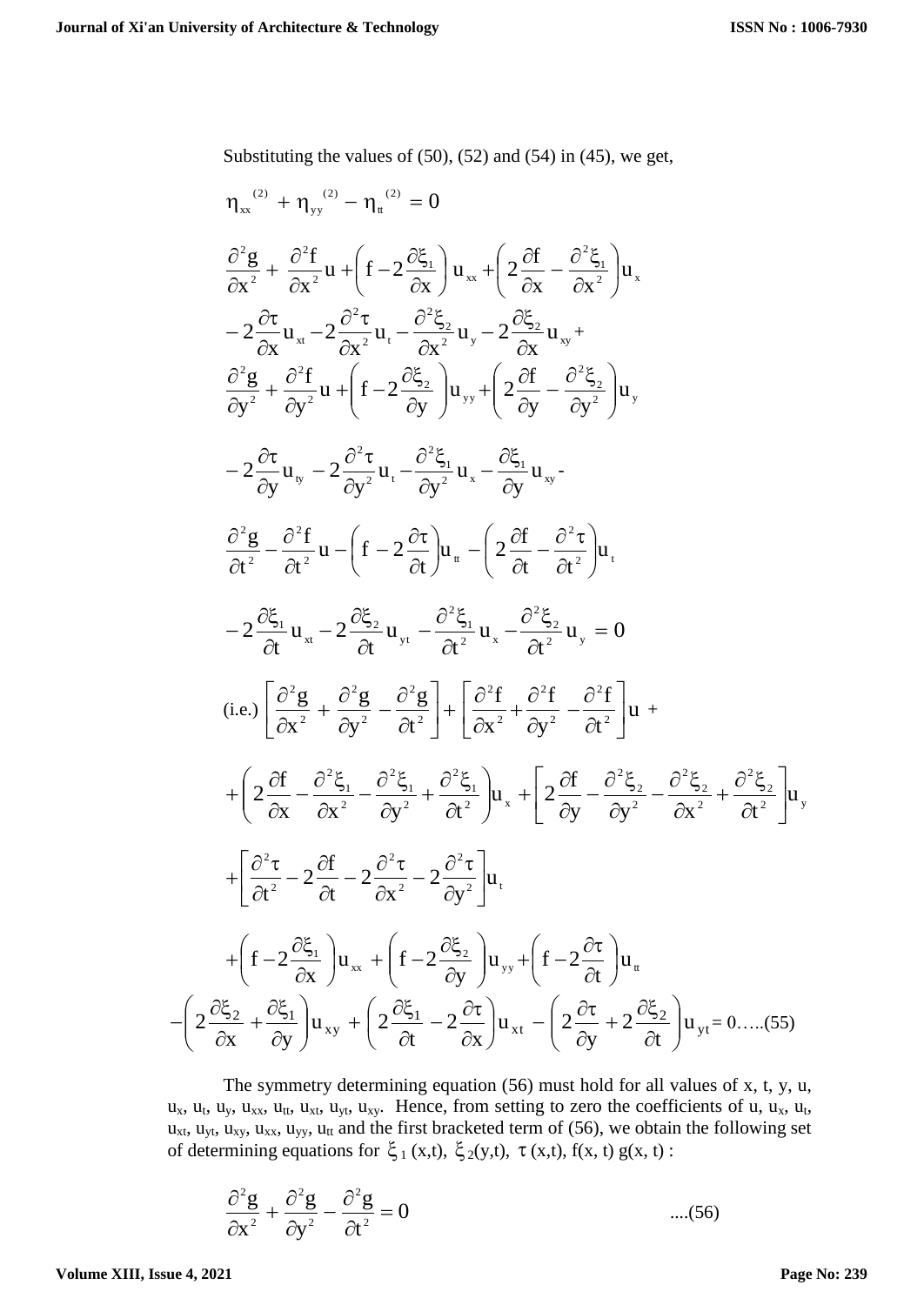$$
\frac{\partial^2 f}{\partial x^2} + \frac{\partial^2 f}{\partial y^2} - \frac{\partial^2 f}{\partial t^2} = 0
$$
 ....(57)

$$
2\frac{\partial f}{\partial x} - \frac{\partial^2 \xi_1}{\partial x^2} - \frac{\partial^2 \xi_1}{\partial y^2} + \frac{\partial^2 \xi_1}{\partial t^2} = 0 \qquad \qquad \dots (58)
$$

$$
2\frac{\partial f}{\partial x} - \frac{\partial^2 \xi_2}{\partial x^2} - \frac{\partial^2 \xi_2}{\partial y^2} + \frac{\partial^2 \xi_2}{\partial t^2} = 0 \qquad \qquad \dots (59)
$$

$$
\frac{\partial^2 \tau}{\partial t^2} - \frac{\partial^2 \tau}{\partial x^2} - \frac{\partial^2 \tau}{\partial y^2} - 2\frac{\partial f}{\partial t} = 0
$$
 ....(60)

$$
f - 2\frac{\partial \xi_1}{\partial x} = 0 \qquad \qquad \dots (61)
$$

$$
f - 2\frac{\partial \xi_2}{\partial y} = 0 \qquad \qquad \dots (62)
$$

$$
f - 2\frac{\partial \tau}{\partial t} = 0 \qquad \qquad \dots (63)
$$

$$
2\frac{\partial \xi_2}{\partial x} + 2\frac{\partial \xi_1}{\partial y} = 0 \qquad \qquad \dots (64)
$$

$$
2\frac{\partial \xi_1}{\partial t} - 2\frac{\partial \tau}{\partial x} = 0 \qquad \qquad \dots (65)
$$

$$
2\frac{\partial \xi_2}{\partial t} - 2\frac{\partial \tau}{\partial y} = 0 \qquad \qquad \dots (66)
$$

The solution of PDE (57) corresponds to the trivial infinite parameter Lie group of point symmetries,

 $x^* = x$ 

$$
u^* = u + \xi w(x)
$$
 with  $w(x) = g(x, t)$ .

Non-trivial point symmetries arise from solving the system of linear PDEs from (57) to (67).

By solving the above equations, one can show that the solution of the determining equations (57) to (67) is given by,

$$
\xi_1(x, y, t) = \alpha_1 \frac{x^2}{2} + 2tx \alpha_3 + x \alpha_4 + t \alpha_6 + \alpha_7
$$

**Volume XIII, Issue 4, 2021**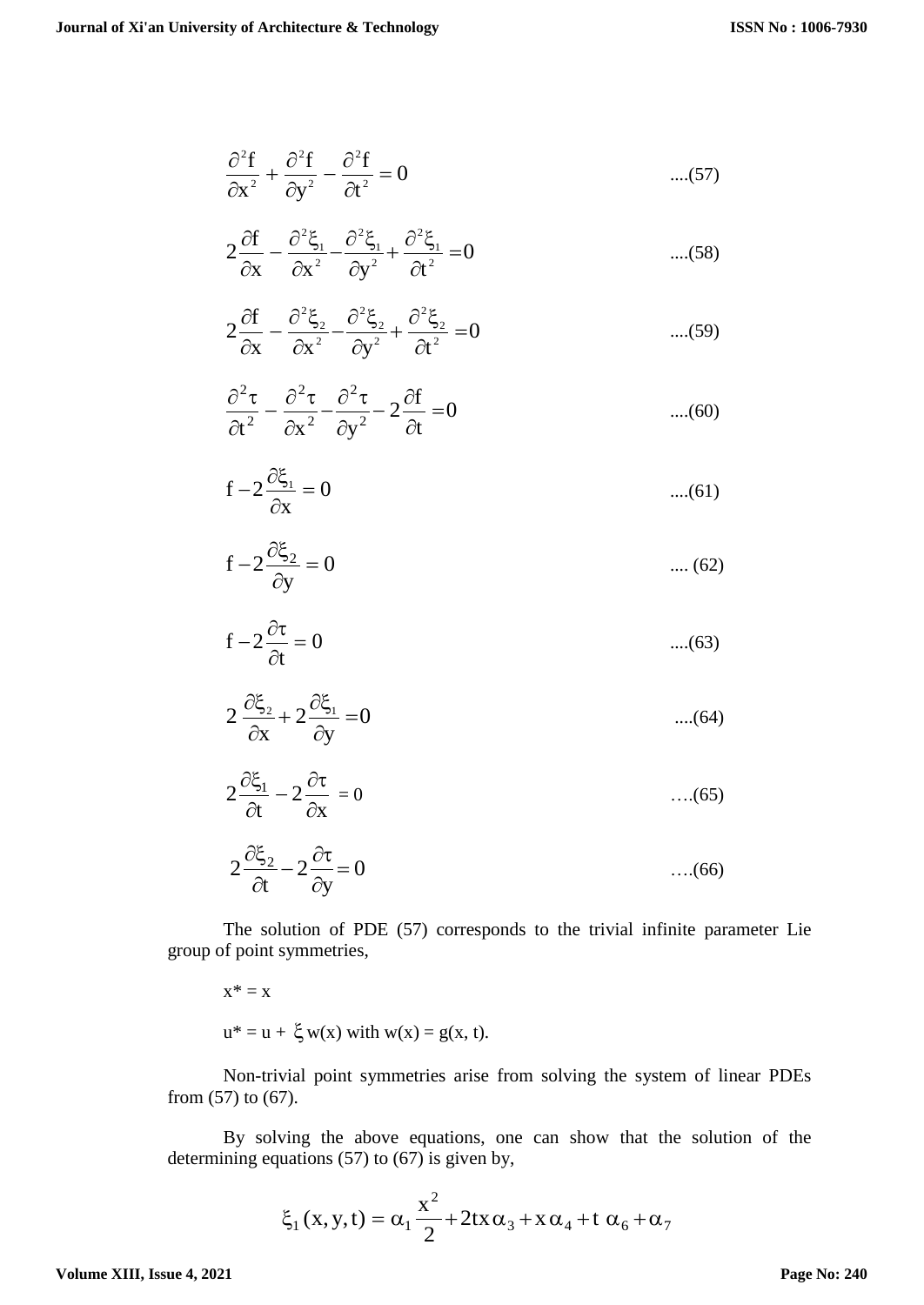$$
\xi_2(x, y, t) = (xy - t^2)\alpha_1 + 2ty\alpha_2 + y\alpha_4 + t\alpha_8 + \alpha_9
$$
  
\n
$$
\tau(x, t) = xt\alpha_1 + x\alpha_2 + t^2\alpha_3 + t\alpha_4 + \alpha_5
$$
  
\n
$$
f(x, t) = 2x\alpha_1 + 4t\alpha_3 + 2\alpha_4
$$

where  $\alpha_1$ ,  $\alpha_2$ ,  $\alpha_3$ ,  $\alpha_4$ ,  $\alpha_5$ ,  $\alpha_6$ ,  $\alpha_7$ ,  $\alpha_8$ ,  $\alpha_9$  are an arbitrary parameters.

Hence, the point symmetry generators admitted by the wave equation (41) are given by,

$$
X_{1} = \frac{x^{2}}{2} \frac{\partial}{\partial x} + (xy - t^{2}) \frac{\partial}{\partial y} + x t \frac{\partial}{\partial t} + 2x \frac{\partial}{\partial u}
$$
  
\n
$$
X_{2} = 2ty \frac{\partial}{\partial y} + x \frac{\partial}{\partial t}
$$
  
\n
$$
X_{3} = 2xt \frac{\partial}{\partial x} + t^{2} \frac{\partial}{\partial t} + 4t \frac{\partial}{\partial u}
$$
  
\n
$$
X_{4} = x \frac{\partial}{\partial x} + y \frac{\partial}{\partial y} + t \frac{\partial}{\partial t} + 2 \frac{\partial}{\partial u}
$$
  
\n
$$
X_{5} = \frac{\partial}{\partial t}
$$
  
\n
$$
X_{6} = t \frac{\partial}{\partial x}
$$
  
\n
$$
X_{7} = \frac{\partial}{\partial x}
$$
  
\n
$$
X_{8} = t \frac{\partial}{\partial y}
$$
  
\n
$$
X_{9} = \frac{\partial}{\partial y}
$$
 ....(67)

The infinitesimal generator (67) corresponds to a nine-parameters Lie group of non-trivial point transformations acting on  $(x, y, t)$  – space.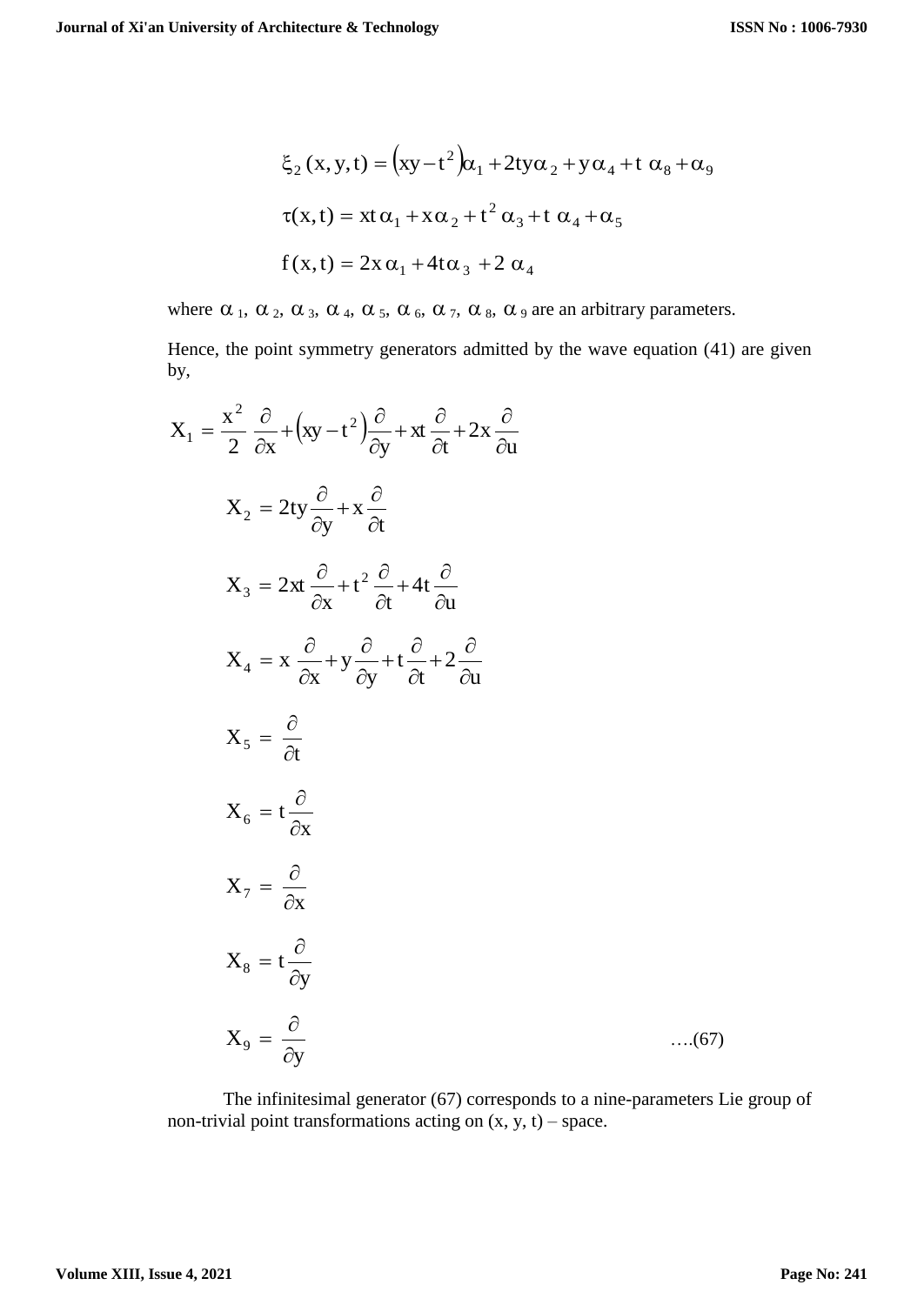#### **6. SYMMETRIES OF THREE DIMENSIONAL WAVE EQUATION**

Consider the wave equation

$$
u_{tt} = u_{xx} + u_{yy} + u_{zz}
$$
 (68)

it immediately follows that the infinitesimal generator of a point symmetry

$$
X = \xi_1(x, t, u) \frac{\partial}{\partial x} + \xi_2(y, t, u) \frac{\partial}{\partial y} + \xi_3(z, t, u) \frac{\partial}{\partial z} + \tau(x, t, u) \frac{\partial}{\partial t}
$$
  
+  $\eta(x, t, u) \frac{\partial}{\partial u}$ ...(69)

admitted by PDE  $u_{tt} = u_{xx}$  must be of the form,

$$
X = \xi_1(x, t) \frac{\partial}{\partial x} + \xi_2(y, t) \frac{\partial}{\partial y} + \xi_3(z, t) \frac{\partial}{\partial z} + \tau(x, t) \frac{\partial}{\partial t}
$$
  
+ 
$$
[f(x, t)u + g(x, t)] \frac{\partial}{\partial u}
$$
...(70)

We now find all infinitesimal generators of point symmetries (70) admitted by (68). For PDE  $u_{tt} = u_{xx}$ , the symmetry determining equation (11) becomes,

$$
\eta_{tt}^{(2)} = \eta_{xx}^{(2)} + \eta_{yy}^{(2)} + \eta_{zz}^{(2)}
$$
 when  $u_{tt} = u_{xx} + u_{yy} + u_{zz}$  ....(71)

An infinitesimal generator of the form of (2.33), we have

$$
\eta = fu + g
$$
\n
$$
\eta_x^{(1)} = \frac{\partial \eta}{\partial x} - \frac{\partial \xi_1}{\partial x} u_x - \frac{\partial \xi_2}{\partial x} u_y - \frac{\partial \xi_3}{\partial x} u_z - \frac{\partial \tau}{\partial x} u_t
$$
\n
$$
= u \frac{\partial f}{\partial x} + f \frac{\partial u}{\partial x} + \frac{\partial g}{\partial x} - \frac{\partial \xi_1}{\partial x} u_x - \frac{\partial \xi_2}{\partial x} u_y - \frac{\partial \xi_3}{\partial x} u_z - \frac{\partial \tau}{\partial x} u_t
$$
\n
$$
\eta_x^{(1)} = \frac{\partial g}{\partial x} + \frac{\partial f}{\partial x} u + \left( f - \frac{\partial \xi_1}{\partial x} \right) u_x - \frac{\partial \xi_2}{\partial x} u_y - \frac{\partial \xi_3}{\partial x} u_z - \frac{\partial \tau}{\partial x} u_t \dots (72)
$$
\n
$$
\eta_{xx}^{(2)} = \frac{\partial^2 g}{\partial x^2} + \frac{\partial^2 f}{\partial x^2} u + \frac{\partial f}{\partial x} u_x + fu_{xx} + \frac{\partial f}{\partial x} u_x - \frac{\partial^2 \xi_1}{\partial x^2} u_x
$$
\n
$$
- \frac{\partial \xi_1}{\partial x} u_{xx} - \frac{\partial^2 \xi_2}{\partial x^2} u_y - \frac{\partial \xi_2}{\partial x} u_{yx} - \frac{\partial^2 \xi_3}{\partial x^2} u_z - 2 \frac{\partial \xi_3}{\partial x} u_x
$$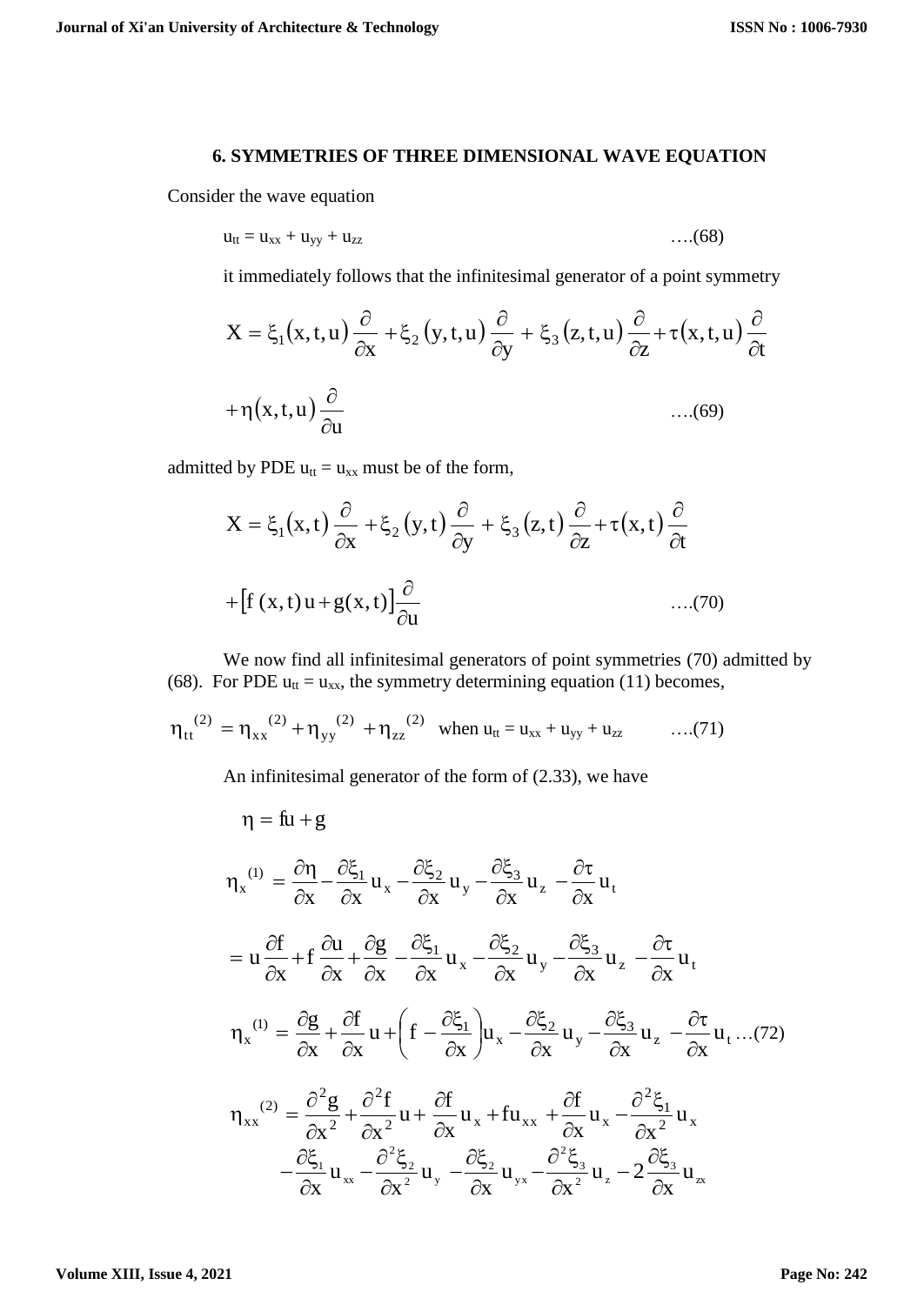$$
-2 \frac{\partial^2 \tau}{\partial x^2} u_1 - 2 \frac{\partial \tau}{\partial x} u_\alpha
$$
\n
$$
\eta_{xx}^{(2)} = \frac{\partial^2 g}{\partial x^2} + \frac{\partial^2 f}{\partial x^2} u + \left( f - 2 \frac{\partial \xi_1}{\partial x} \right) u_{xx} + \left( 2 \frac{\partial f}{\partial x} - \frac{\partial^2 \xi_1}{\partial x^2} \right) u_x
$$
\n
$$
-2 \frac{\partial \tau}{\partial x} u_{tx} - 2 \frac{\partial \xi_2}{\partial x} u_{yx} - \frac{\partial^2 \xi_3}{\partial x^2} u_z - 2 \frac{\partial \xi_3}{\partial x} u_{zx} - 2 \frac{\partial^2 \tau}{\partial x^2} u_t \dots (73)
$$
\n
$$
\eta_y^{(0)} = \frac{\partial \eta}{\partial y} - \frac{\partial \xi_1}{\partial y} u_x - \frac{\partial \xi_2}{\partial y} u_y - \frac{\partial \xi_3}{\partial y} u_z - \frac{\partial \tau}{\partial y} u_t
$$
\n
$$
\eta_y^{(0)} = \frac{\partial g}{\partial y} + \frac{\partial f}{\partial y} u + \left( f - \frac{\partial \xi_2}{\partial y} \right) u_y - \frac{\partial \xi_1}{\partial y} u_x - \frac{\partial \xi_3}{\partial y} u_z - \frac{\partial \tau}{\partial y} u_t \dots (74)
$$
\n
$$
\eta_{yy}^{(2)} = \frac{\partial^2 g}{\partial y^2} + \frac{\partial^2 f}{\partial y^2} u + \left( f - 2 \frac{\partial \xi_2}{\partial y} \right) u_{yy} + \left( 2 \frac{\partial f}{\partial y} - \frac{\partial^2 \xi_2}{\partial y^2} \right) u_y
$$
\n
$$
-2 \frac{\partial \tau}{\partial y} u_{yx} - 2 \frac{\partial \xi_1}{\partial y} u_{yx} - \frac{\partial^2 \xi_3}{\partial y} u_z - 2 \frac{\partial \xi_3}{\partial y} u_{xy} - 2 \frac{\partial^2 \tau}{\partial y^2} u_t \dots (75)
$$
\n
$$
\eta_z^{(0)} = \frac{\partial \eta}{\partial z} - \frac{\partial \xi_1}{\partial z} u_x - \frac{\partial \xi_2}{\partial z} u_y - \frac{\
$$

**Volume XIII, Issue 4, 2021**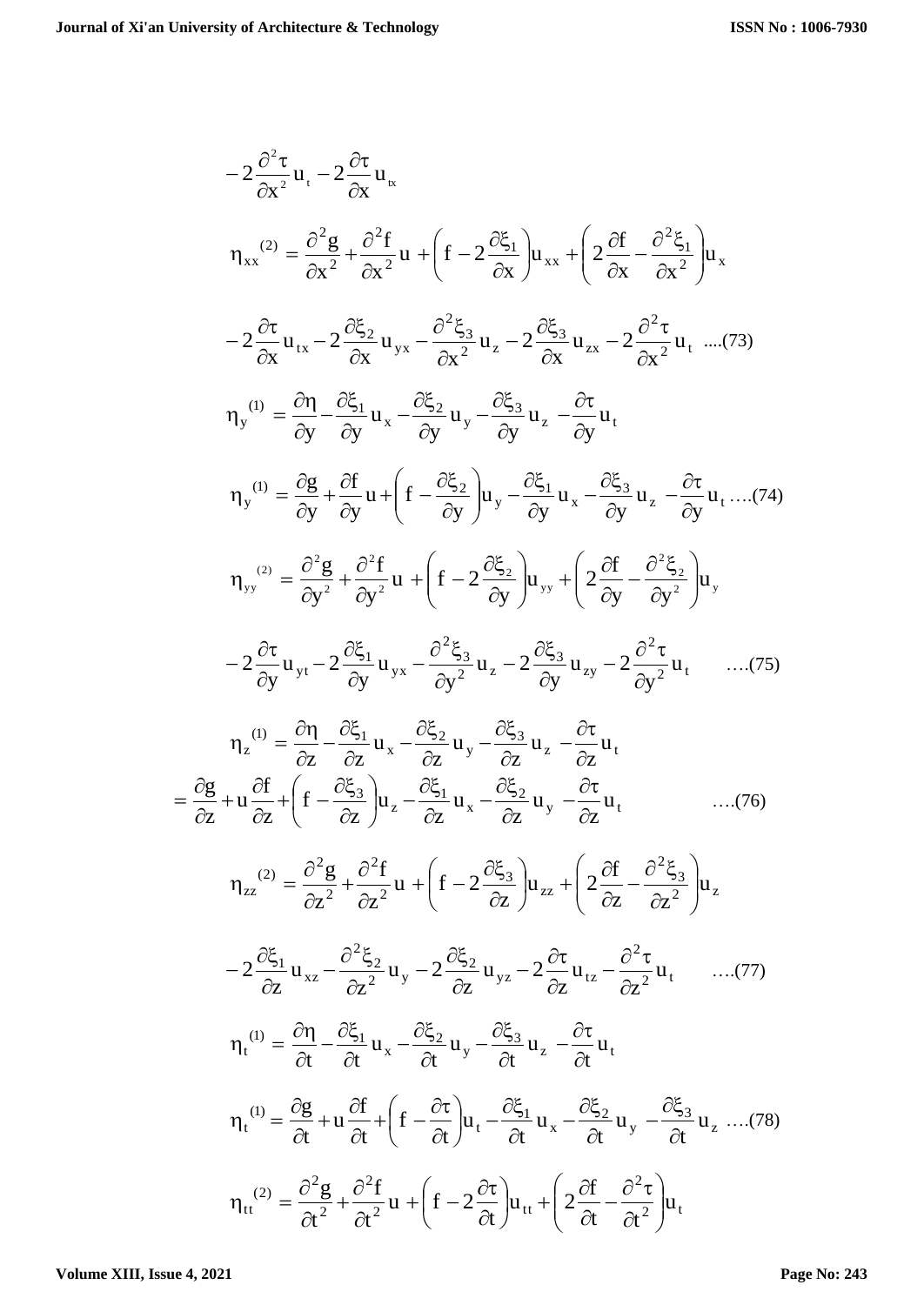$$
-2\frac{\partial \xi_1}{\partial t}u_{xt} - \frac{\partial^2 \xi_3}{\partial t^2}u_z - 2\frac{\partial \xi_2}{\partial t}u_{yt} - \frac{\partial \xi_3}{\partial t}u_{zt} - \frac{\partial^2 \xi_1}{\partial t^2}u_z
$$
...(79)

Substituting the values of  $(73)$ ,  $(75)$ ,  $(77)$  and  $(79)$  in  $(68)$ , we get,

$$
\eta_{xx}^{(2)} + \eta_{yy}^{(2)} + \eta_{zz}^{(2)} - \eta_{tt}^{(2)} = 0
$$
\n
$$
\frac{\partial^2 g}{\partial x^2} + \frac{\partial^2 f}{\partial x^2} u + \frac{\partial f}{\partial x} u_x + f u_{xx} + \frac{\partial f}{\partial x} u_x - \frac{\partial^2 \xi_1}{\partial x^2} u_x
$$
\n
$$
- \frac{\partial \xi_1}{\partial x} u_{xx} - \frac{\partial^2 \xi_2}{\partial x^2} u_y - \frac{\partial \xi_2}{\partial x} u_{yx} - \frac{\partial^2 \xi_3}{\partial x^2} u_z - 2 \frac{\partial \xi_3}{\partial x} u_x - 2 \frac{\partial^2 \tau}{\partial x^2} u_t
$$
\n
$$
- 2 \frac{\partial \tau}{\partial x} u_{xx} + \frac{\partial^2 g}{\partial y^2} + \frac{\partial^2 f}{\partial y^2} u + \left( f - 2 \frac{\partial \xi_2}{\partial y} \right) u_{yy} + \left( 2 \frac{\partial f}{\partial y} - \frac{\partial^2 \xi_1}{\partial y^2} \right) u_y
$$
\n
$$
- 2 \frac{\partial \tau}{\partial y} u_{yy} - 2 \frac{\partial \xi_1}{\partial y} u_{yx} - \frac{\partial^2 \xi_3}{\partial y^2} u_x - 2 \frac{\partial \xi_3}{\partial y} u_{xy} - 2 \frac{\partial^2 \tau}{\partial y^2} u_t +
$$
\n
$$
\frac{\partial^2 g}{\partial z^2} + \frac{\partial^2 f}{\partial z^2} u + \left( f - 2 \frac{\partial \xi_3}{\partial z} \right) u_{xx} + \left( 2 \frac{\partial f}{\partial z} - \frac{\partial^2 \xi_3}{\partial z^2} \right) u_x
$$
\n
$$
- 2 \frac{\partial \xi_1}{\partial z} u_{xz} - \frac{\partial^2 \xi_2}{\partial z^2} u_y - 2 \frac{\partial \xi_2}{\partial z} u_{yz} - 2 \frac{\partial \tau}{\partial z} u_{tz} - \frac{\partial^2 \tau}{\partial z^2} u_t
$$
\n
$$
- \frac{\partial^2 g}{\partial t^2} - \frac{\partial^2 f}{\partial t^2} u - \left( f - 2 \frac{\partial \tau}{
$$

2

 $\partial$ 

2

x  $\partial x^2$   $\partial y^2$   $\partial z^2$   $\partial t$ 

 $\partial$ 

2

 $\partial$ 

 $\setminus$ 

 $\partial$ 

x

 $\partial$ 

 $\setminus$ 

J

 $\partial$ 

J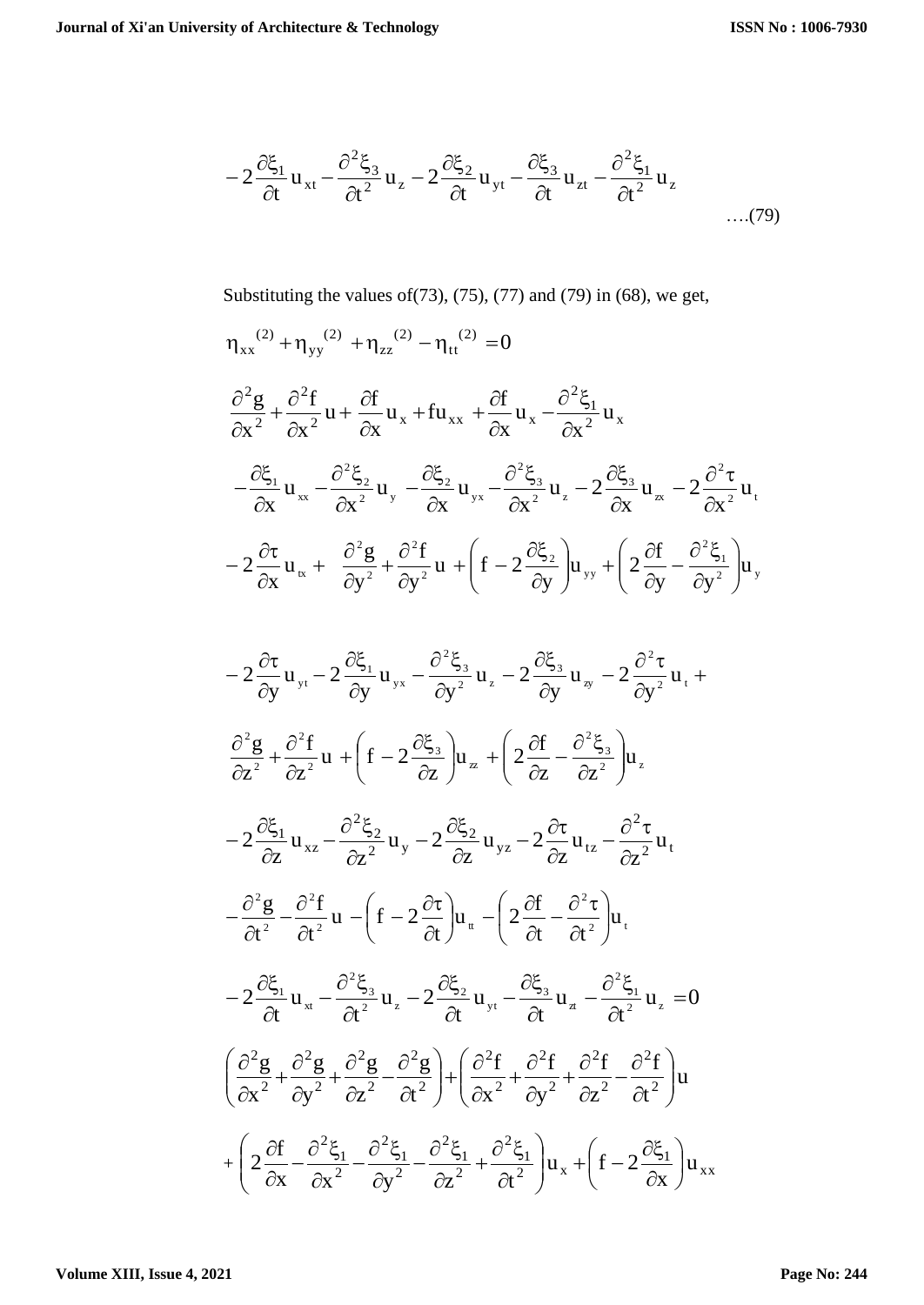$$
+\left(f-2\frac{\partial\xi_{2}}{\partial y}\right)u_{yy}+\left(f-2\frac{\partial\xi_{3}}{\partial z}\right)u_{zz}+\left(\frac{\partial\xi_{1}}{\partial t}-\frac{\partial\tau}{\partial x}\right)u_{xt} +\left(2\frac{\partial f}{\partial y}-\frac{\partial^{2}\xi_{2}}{\partial x^{2}}-\frac{\partial^{2}\xi_{2}}{\partial y^{2}}-\frac{\partial^{2}\xi_{2}}{\partial z^{2}}+\frac{\partial^{2}\xi_{2}}{\partial t^{2}}\right)u_{y} +\left(\frac{\partial^{2}\tau}{\partial t^{2}}-2\frac{\partial f}{\partial y}-\frac{\partial^{2}\tau}{\partial x^{2}}-\frac{\partial^{2}\tau}{\partial y^{2}}-\frac{\partial^{2}\tau}{\partial z^{2}}\right)u_{t} +\left(f-2\frac{\partial\tau}{\partial t}\right)u_{tt}-\left(2\frac{\partial\xi_{2}}{\partial x}+2\frac{\partial\xi_{1}}{\partial y}\right)u_{xy}+\left(-\frac{\partial\xi_{3}}{\partial t}-2\frac{\partial\tau}{\partial z}\right)u_{zt} -\left(2\frac{\partial\xi_{2}}{\partial z}+2\frac{\partial\xi_{3}}{\partial y}\right)u_{zy}+\left(-2\frac{\partial\tau}{\partial y}-2\frac{\partial\xi_{2}}{\partial t}\right)u_{yt} +\left(2\frac{\partial f}{\partial z}-\frac{\partial^{2}\xi_{3}}{\partial x^{2}}-\frac{\partial^{2}\xi_{3}}{\partial y^{2}}-\frac{\partial^{2}\xi_{3}}{\partial z^{2}}+\frac{\partial^{2}\xi_{3}}{\partial t^{2}}\right)u_{z} -\left(2\frac{\partial\xi_{1}}{\partial z}+2\frac{\partial\xi_{3}}{\partial x}\right)u_{zx}=0
$$
 ....(80)

The symmetry determining equation (80) must hold for all values of x, t, u,  $u_x$ ,  $u_y$ ,  $u_z$ ,  $u_{xx}$ ,  $u_{yy}$ ,  $u_{zz}$ ,  $u_{tt}$ ,  $u_{xt}$ ,  $u_{yz}$ ,  $u_{zt}$ ,  $u_{xy}$ ,  $u_{xz}$ . Hence, from setting to zero the coefficients of  $u_{xt}$ , $u_{yz}$ , $u_{xz}$ , $u_{zy}$ , $u_{xt}$ , $u_{tx}$ , $u_{yx}$ , $u_{xy}$ , $u_{xz}$ , $u_{yz}$ , $u_{tz}$ , $u_{tz}$ , $u_{tt}$  and the first bracketed term of (80) we obtain the following set of determining eqations for  $\xi_1(x,t)$ ,  $\xi_2(y,t)$ ,  $\xi_3(z,t)$ ,  $\tau(x,t)$ ,  $f(x,t)$ ,  $g(x,t)$ ,

$$
\frac{\partial^2 g}{\partial x^2} + \frac{\partial^2 g}{\partial y^2} + \frac{\partial^2 g}{\partial z^2} - \frac{\partial^2 g}{\partial t^2} = 0 \qquad \qquad \dots (81)
$$

$$
\frac{\partial^2 f}{\partial x^2} + \frac{\partial^2 f}{\partial y^2} + \frac{\partial^2 f}{\partial z^2} - \frac{\partial^2 f}{\partial t^2} = 0 \qquad \qquad \dots (82)
$$

$$
2\frac{\partial f}{\partial x} - \frac{\partial^2 \xi_1}{\partial x^2} - \frac{\partial^2 \xi_1}{\partial y^2} - \frac{\partial^2 \xi_1}{\partial z^2} + \frac{\partial^2 \xi_1}{\partial t^2} = 0 \qquad \qquad \dots (83)
$$

$$
f - 2\frac{\partial \xi_1}{\partial x} = 0 \tag{84}
$$

$$
f - 2\frac{\partial \xi_2}{\partial y} = 0 \tag{85}
$$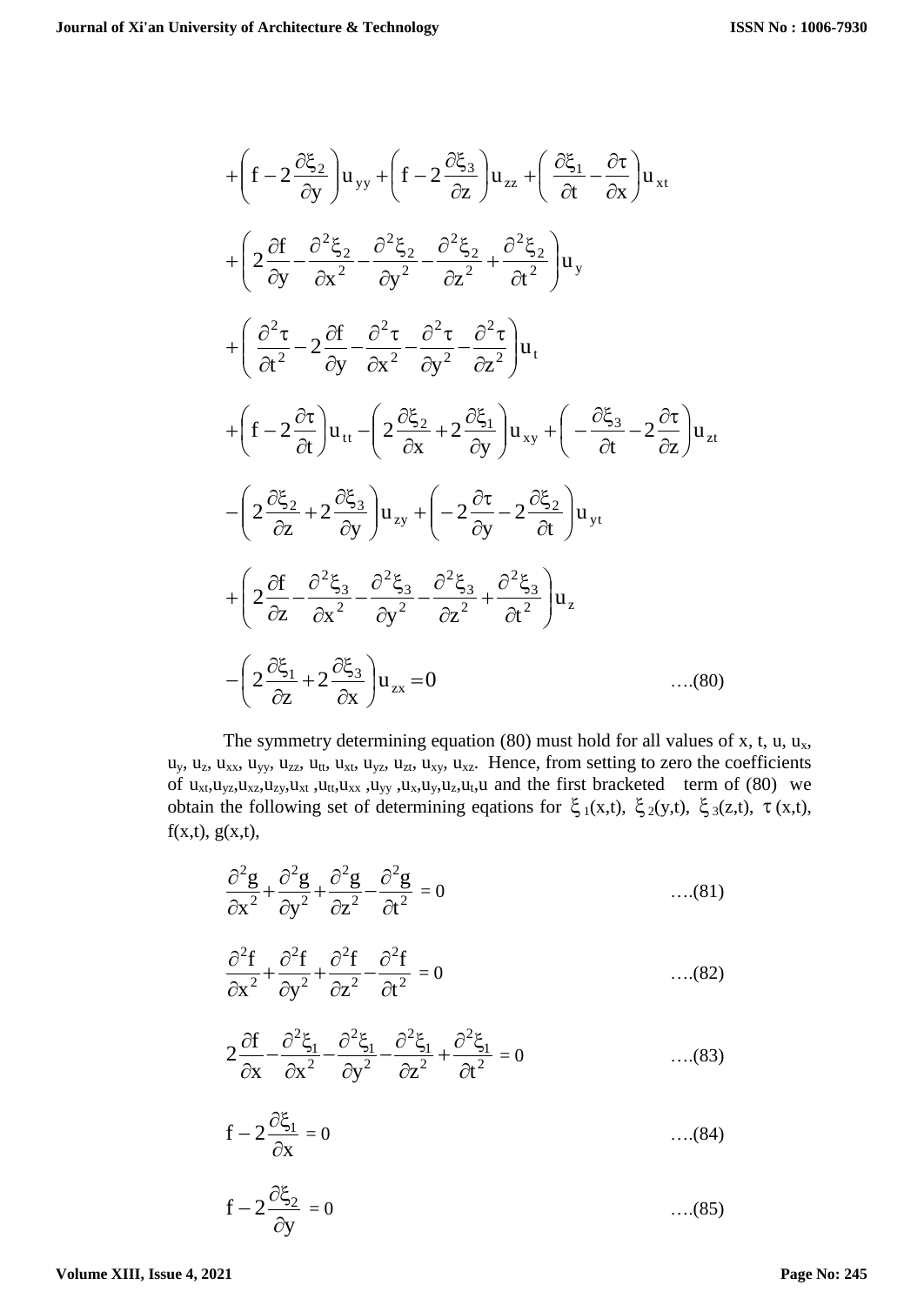$$
f - 2\frac{\partial \xi_3}{\partial z} = 0 \qquad \qquad \dots (86)
$$

$$
2\frac{\partial f}{\partial x} - \frac{\partial^2 \xi_3}{\partial x^2} - \frac{\partial^2 \xi_3}{\partial y^2} - \frac{\partial^2 \xi_3}{\partial z^2} + \frac{\partial^2 \xi_3}{\partial t^2} = 0 \qquad \qquad \dots (87)
$$

$$
2\frac{\partial f}{\partial y} - \frac{\partial^2 \xi_2}{\partial x^2} - \frac{\partial^2 \xi_2}{\partial y^2} - \frac{\partial^2 \xi_2}{\partial z^2} + \frac{\partial^2 \xi_2}{\partial t^2} = 0 \qquad \qquad \dots (88)
$$

$$
\frac{\partial^2 \tau}{\partial t^2} - 2 \frac{\partial f}{\partial t} - \frac{\partial^2 \tau}{\partial x^2} - \frac{\partial^2 \tau}{\partial y^2} - \frac{\partial^2 \tau}{\partial z^2} = 0 \qquad \qquad \dots (89)
$$

$$
f - 2\frac{\partial \tau}{\partial t} = 0 \tag{90}
$$

$$
2\frac{\partial \xi_2}{\partial x} + 2\frac{\partial \xi_1}{\partial y} = 0 \qquad \qquad \dots (91)
$$

$$
\frac{\partial \xi_3}{\partial t} + 2 \frac{\partial \tau}{\partial z} = 0 \tag{92}
$$

$$
2\frac{\partial \xi_3}{\partial z} + 2\frac{\partial \xi_3}{\partial y} = 0 \qquad \qquad \dots (93)
$$

$$
2\frac{\partial \tau}{\partial y} + 2\frac{\partial \xi_2}{\partial t} = 0 \qquad \qquad \dots (94)
$$

$$
2\frac{\partial \xi_1}{\partial z} + 2\frac{\partial \xi_3}{\partial x} = 0 \qquad \qquad \dots (95)
$$

The solution of PDE (81) corresponds to the trivial infinite parameter Lie group of point symmetries

$$
x^* = x,
$$
  
 
$$
u^* = u + \xi w(x) \text{ with } w(x) = g(x,t).
$$

Non-trivial point symmetries arise from solving the system of linear PDEs from (81) to (95).

By solving the above equations, one can show that the solution of the determining equations (81) to (95) is given by,

$$
\xi_1(x,t) = (x^2 + t^2)\alpha_1 + 2tx\alpha_3 + x\alpha_4 + t\alpha_8 + \alpha_9
$$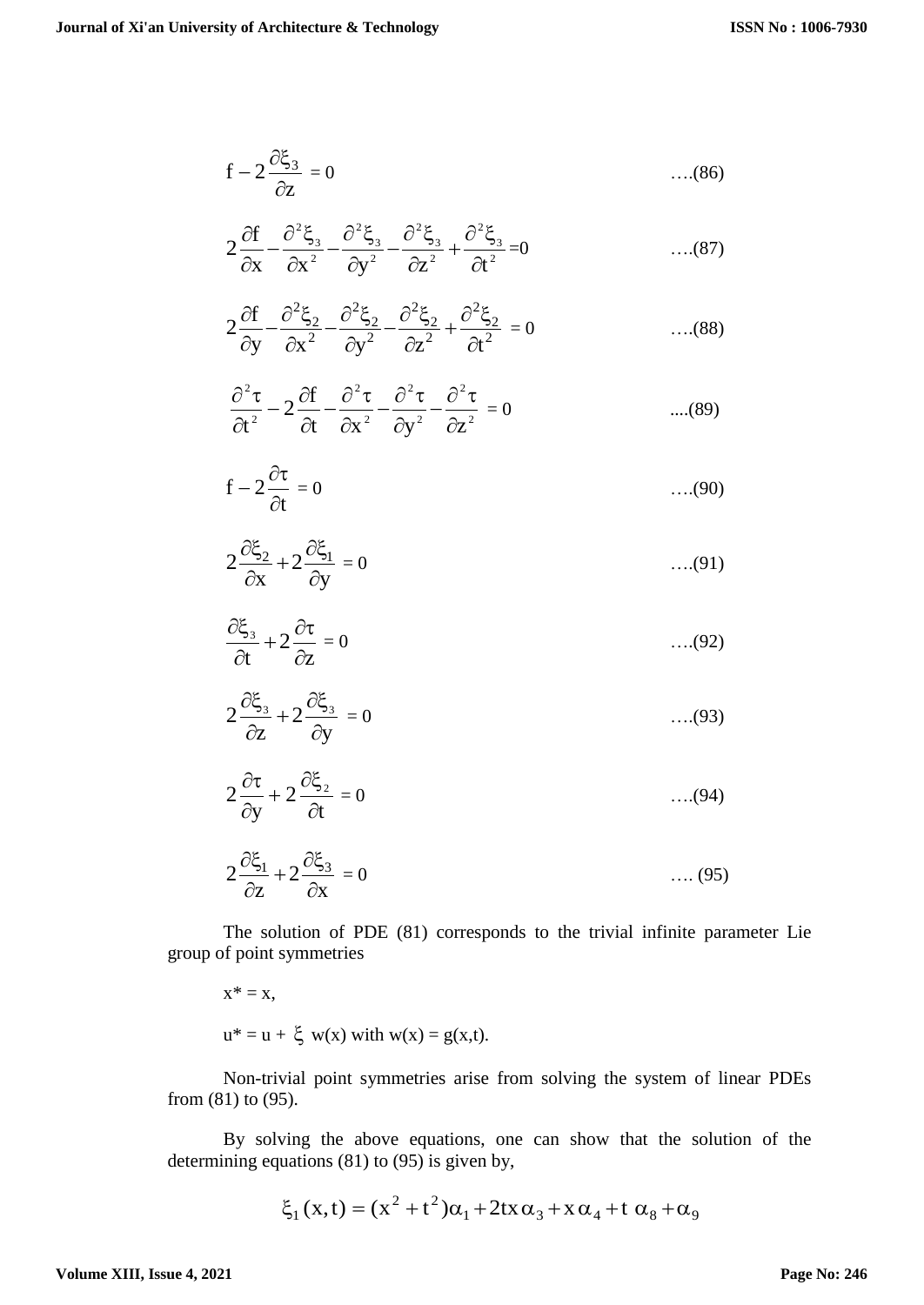$$
\xi_2(y,t) = 2xy \alpha_1 + 4ty \alpha_3 + 2y \alpha_4 + t \alpha_6 + \alpha_7
$$
  

$$
\xi_3(z,t) = xz \alpha_1 + 2tx \alpha_3 + z \alpha_4 + t \alpha_{10} + \alpha_{11}
$$
  

$$
\tau(x,t) = xt \alpha_1 + x \alpha_2 + t^2 \alpha_3 + t \alpha_4 + \alpha_5
$$
  

$$
f(x,t) = 2x \alpha_1 + 4t \alpha_3 + 2 \alpha_4
$$

where  $\alpha_1$ ,  $\alpha_2$ ,  $\alpha_3$ ,  $\alpha_4$ ,  $\alpha_5$ ,  $\alpha_6$ ,  $\alpha_7$ ,  $\alpha_8$ ,  $\alpha_9$ ,  $\alpha_{10}$ ,  $\alpha_{11}$  are eleven arbitrary parameters.

Hence, the point symmetry generators admitted by the wave equation(45) are given by,

$$
X_{1} = (x^{2} + t^{2}) \frac{\partial}{\partial x} + 2xy \frac{\partial}{\partial y} + xt \frac{\partial}{\partial t} + 2x \frac{\partial}{\partial u} + xz \frac{\partial}{\partial z}
$$
  
\n
$$
X_{2} = x \frac{\partial}{\partial t}
$$
  
\n
$$
X_{3} = 2xt \frac{\partial}{\partial x} + t^{2} \frac{\partial}{\partial t} + 4t \frac{\partial}{\partial u} + 4ty \frac{\partial}{\partial y} + 2tz \frac{\partial}{\partial z}
$$
  
\n
$$
X_{4} = x \frac{\partial}{\partial x} + 2y \frac{\partial}{\partial y} + t \frac{\partial}{\partial t} + 2 \frac{\partial}{\partial u} + z \frac{\partial}{\partial z}
$$
  
\n
$$
X_{5} = \frac{\partial}{\partial t}
$$
  
\n
$$
X_{6} = t \frac{\partial}{\partial y}
$$
  
\n
$$
X_{7} = \frac{\partial}{\partial y}
$$
  
\n
$$
X_{8} = t \frac{\partial}{\partial x}
$$
  
\n
$$
X_{9} = \frac{\partial}{\partial x}
$$
  
\n
$$
X_{10} = t \frac{\partial}{\partial z}
$$

z